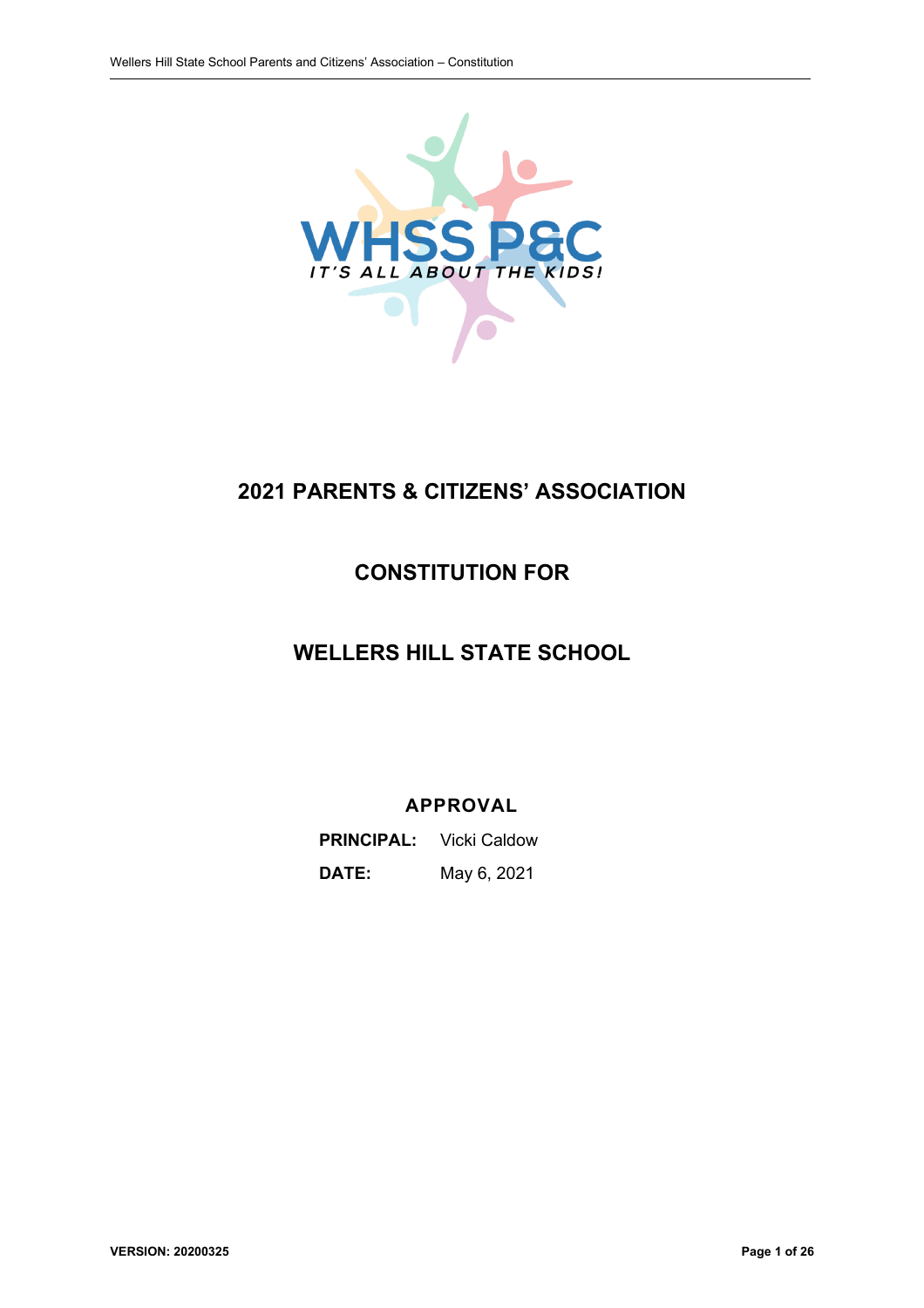## **TABLE OF CONTENTS**

| Part I – Functions and Powers 11 and 13 and 13 and 14 and 15 and 16 and 16 and 16 and 16 and 16 and 16 and 16 and 16 and 16 and 16 and 16 and 16 and 16 and 16 and 16 and 16 and 16 and 16 and 16 and 16 and 16 and 16 and 16 |                                                                                                                                                                                                                                     | 3  |
|-------------------------------------------------------------------------------------------------------------------------------------------------------------------------------------------------------------------------------|-------------------------------------------------------------------------------------------------------------------------------------------------------------------------------------------------------------------------------------|----|
|                                                                                                                                                                                                                               |                                                                                                                                                                                                                                     |    |
| 1                                                                                                                                                                                                                             |                                                                                                                                                                                                                                     |    |
| 2                                                                                                                                                                                                                             |                                                                                                                                                                                                                                     |    |
| 3                                                                                                                                                                                                                             |                                                                                                                                                                                                                                     |    |
| 4                                                                                                                                                                                                                             |                                                                                                                                                                                                                                     |    |
| 5                                                                                                                                                                                                                             |                                                                                                                                                                                                                                     |    |
| 6                                                                                                                                                                                                                             |                                                                                                                                                                                                                                     |    |
| 7                                                                                                                                                                                                                             |                                                                                                                                                                                                                                     |    |
| 8                                                                                                                                                                                                                             | CONSTITUTION SUBJECT TO APPLICABLE LAWS ___________________________________7                                                                                                                                                        |    |
| 9                                                                                                                                                                                                                             | CONSENT OF THE CHIEF EXECUTIVE FOR CERTAIN ACTIVITIES _____________________7                                                                                                                                                        |    |
| 10                                                                                                                                                                                                                            |                                                                                                                                                                                                                                     |    |
| 11                                                                                                                                                                                                                            |                                                                                                                                                                                                                                     |    |
|                                                                                                                                                                                                                               |                                                                                                                                                                                                                                     |    |
| 12                                                                                                                                                                                                                            |                                                                                                                                                                                                                                     |    |
| 13                                                                                                                                                                                                                            |                                                                                                                                                                                                                                     |    |
| 14                                                                                                                                                                                                                            |                                                                                                                                                                                                                                     |    |
| 15                                                                                                                                                                                                                            |                                                                                                                                                                                                                                     |    |
| 16                                                                                                                                                                                                                            |                                                                                                                                                                                                                                     |    |
| 17                                                                                                                                                                                                                            | REMOVAL OF MEMBERS AND OFFICERS OF AN ASSOCIATION _________________ 14                                                                                                                                                              |    |
|                                                                                                                                                                                                                               |                                                                                                                                                                                                                                     | 16 |
| 18                                                                                                                                                                                                                            |                                                                                                                                                                                                                                     |    |
| 19                                                                                                                                                                                                                            |                                                                                                                                                                                                                                     | 19 |
|                                                                                                                                                                                                                               |                                                                                                                                                                                                                                     | 20 |
| 20                                                                                                                                                                                                                            |                                                                                                                                                                                                                                     |    |
| 21                                                                                                                                                                                                                            |                                                                                                                                                                                                                                     |    |
| 22                                                                                                                                                                                                                            |                                                                                                                                                                                                                                     |    |
| 23                                                                                                                                                                                                                            |                                                                                                                                                                                                                                     |    |
| 24                                                                                                                                                                                                                            | RECORDS <b>Example 20</b> No. 2014 12:00:00 PM 2014 12:00:00 PM 2014 12:00:00 PM 2014 12:00:00 PM 2014 12:00:00 PM 2014                                                                                                             | 24 |
| Part V - Adoption and Amendment of Constitution ________________________________                                                                                                                                              |                                                                                                                                                                                                                                     | 24 |
| 25                                                                                                                                                                                                                            |                                                                                                                                                                                                                                     | 24 |
| 26                                                                                                                                                                                                                            |                                                                                                                                                                                                                                     | 24 |
|                                                                                                                                                                                                                               |                                                                                                                                                                                                                                     | 24 |
| 27                                                                                                                                                                                                                            |                                                                                                                                                                                                                                     | 24 |
|                                                                                                                                                                                                                               | Part VII - General <u>Communications</u> Contract Contract Contract Contract Contract Contract Contract Contract Contract Contract Contract Contract Contract Contract Contract Contract Contract Contract Contract Contract Contra | 26 |
| 28                                                                                                                                                                                                                            | <b>DEFINITIONS</b>                                                                                                                                                                                                                  | 26 |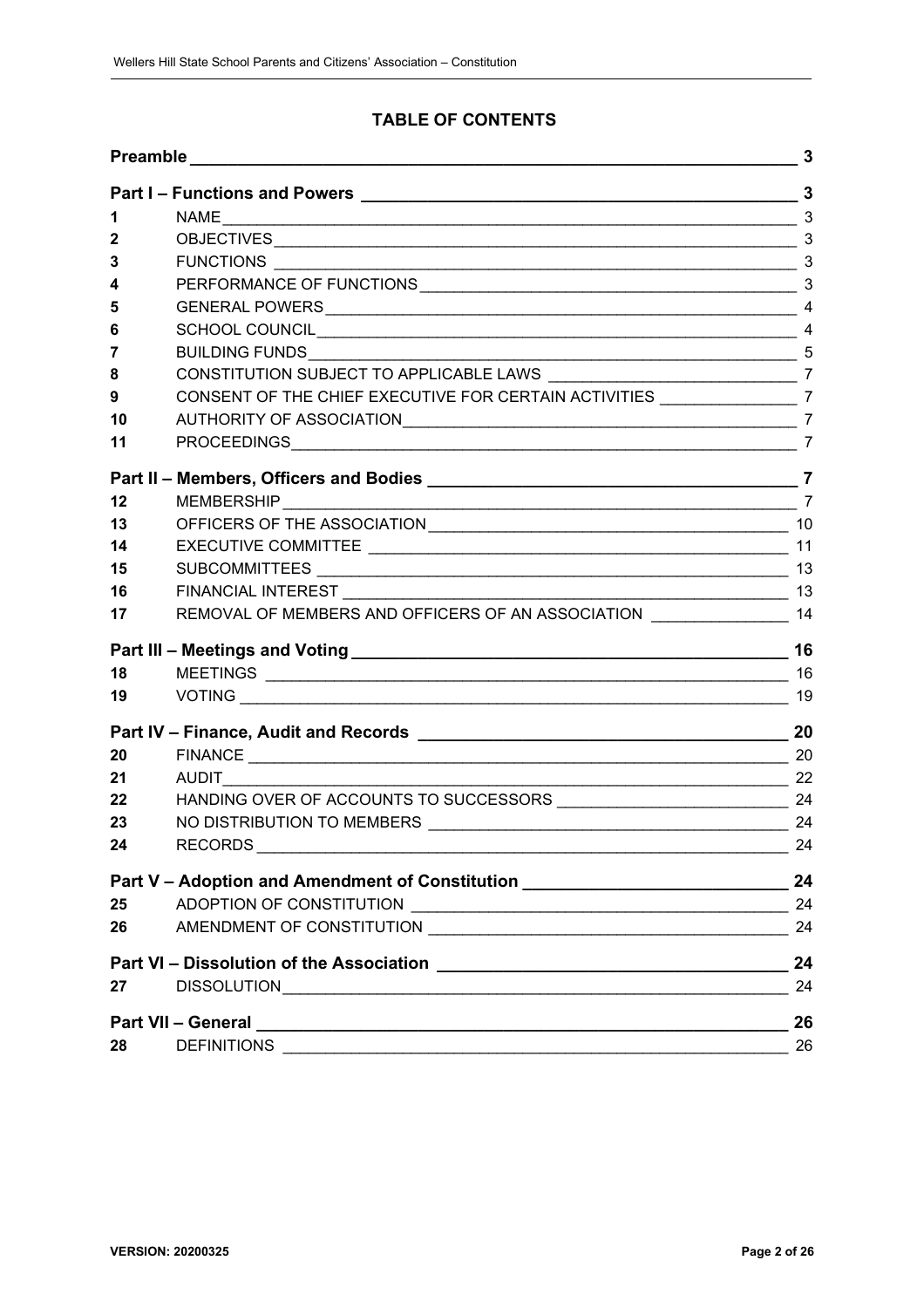#### **Wellers Hill State School Parents and Citizens' Association Constitution** adopted August 19, 2020.

# <span id="page-2-0"></span>**Preamble**

The *Education (General Provisions) Act 2006 (Qld)* (the Act) states that all Parents & Citizens' Associations must have a constitution and that such constitutions will have no effect unless approved by the Director-General (or delegate) of the Department of Education. Under section 38(3) of the *Education (General Provisions) Regulation 2017 (Qld)* (the Regulation), the Director-General (or delegate) of the Department may prepare a model constitution for P&C Associations. This model constitution (the Constitution) has been prepared under that section and will replace your current constitution.

# <span id="page-2-1"></span>**Part I – Functions and Powers**

## <span id="page-2-2"></span>**1 NAME**

The name of the Association is the Wellers Hill State School Parents and Citizens' Association (the Association).

## <span id="page-2-3"></span>**2 OBJECTIVES**

The objectives of the Association are to promote the interests of, and facilitate the development and further improvement of the School<sup>[1](#page-2-6)</sup>, for example, by promoting parent participation and encouraging collaboration between parents, students, school communities and non-government entities to foster a commitment to achieving the best educational outcomes for children and young people.

## <span id="page-2-4"></span>**3 FUNCTIONS**

In pursuit of the Association's objectives, the functions of the Association are to:

- 3.1 foster community interest in educational matters
- 3.2 try to bring about closer co-operation between the parents of children attending the School and other members of the community, staff members of the School and students of the School
- 3.3 if asked by the principal, give advice and recommendations about:
	- 3.3.1 issues relating to persons who receive educational instruction at the School
	- 3.3.2 the general operations and management of the School
- 3.4 give, or assist in the giving of, financial or other resources or services for the benefit of persons who receive educational instruction at the School
- 3.5 perform any other functions, not inconsistent with the Act, as the Minister may decide.

### <span id="page-2-5"></span>**4 PERFORMANCE OF FUNCTIONS**

In the performance of its functions, the Association must comply with the Act and any written directions the Minister may give the Association about:

<span id="page-2-6"></span><sup>&</sup>lt;sup>1</sup>The term "school" is used in this Constitution for ease of reference and should be read in conjunction with the definition set out in clause [28.](#page-25-2)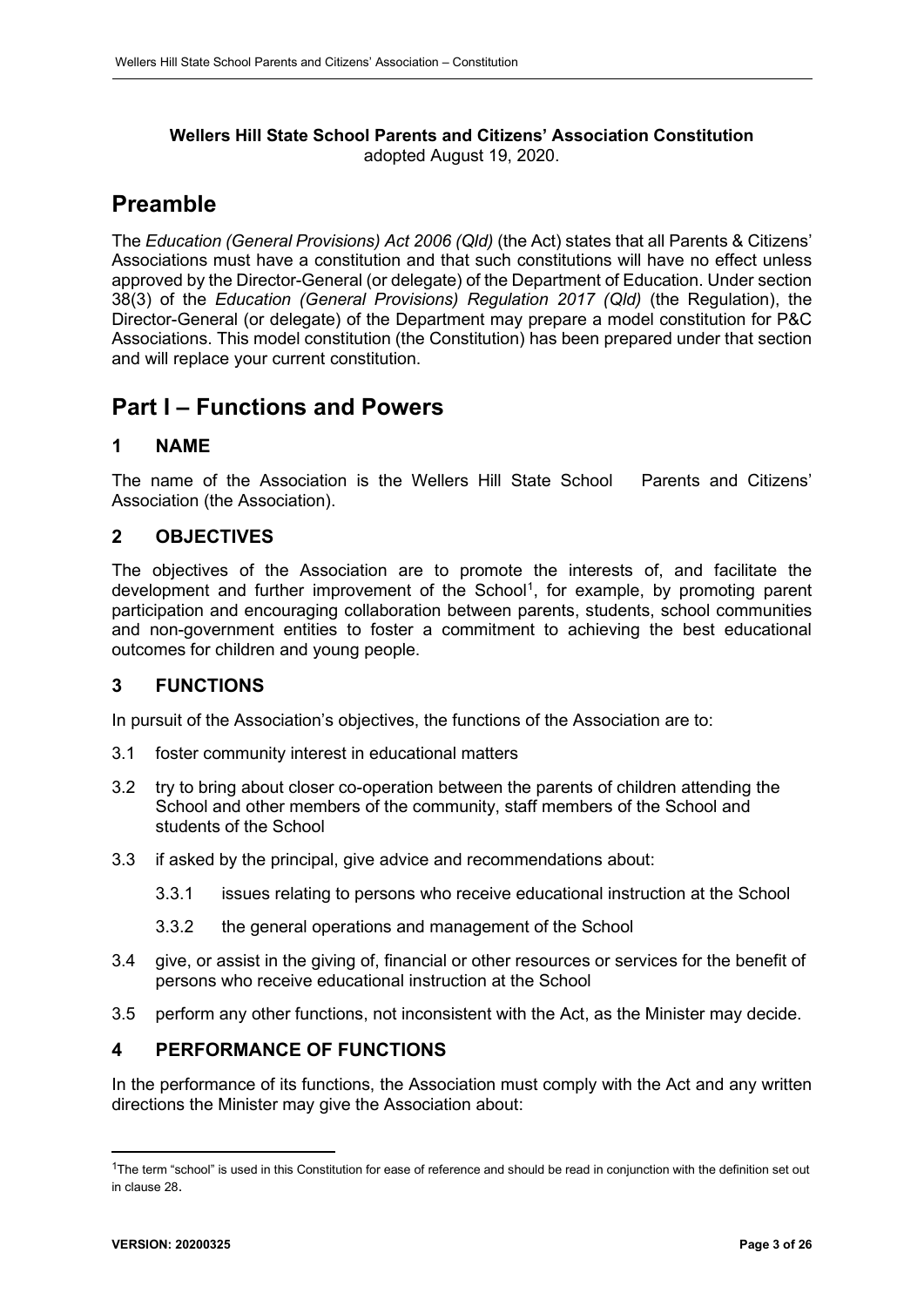- a) complying with Departmental policies that apply to the Association, or
- b) any matter relevant to the performance of the Association's functions.

## <span id="page-3-0"></span>**5 GENERAL POWERS**

- 5.1 The Association has the powers conferred on it by, or derived by it from, the Act, the *Statutory Bodies Financial Arrangement Act 1982 (Qld)* (SBFA Act) and any other legislation (including subordinate legislation) relevant to Parents & Citizens' Associations including the powers listed in this clause.
- 5.2 The Association may establish subcommittees in accordance with clause [15.](#page-12-2)
- 5.3 The Association may conduct at the premises of the School a tuckshop or other amenity if the Association reasonably believes the tuckshop or amenity is likely to:
	- a) help staff members of the School in their professional duties, or
	- b) help students of the School in their studies.
- 5.4 The Association may employ such persons as considered necessary for the purposes of the Association, subject to relevant laws, industrial awards and employment agreements.
- 5.5 The Association may enter into Relevant Agreements provided that:
	- a) where the Association alone proposes to enter into the Relevant Agreement, it has the written approval of the Principal generally for the type of Relevant Agreement or for the particular Relevant Agreement
	- b) the Association deals with any money it receives under the Relevant Agreement as the Principal may direct or, otherwise, as the Association believes appropriate, consistent with its objectives, and
	- c) the Relevant Agreement contains any conditions required by the Principal by notice given to the Association or published in the gazette.
- 5.6 Where an Association makes a resolution to enter into a relevant agreement, the Association's president may sign the agreement.
- 5.7 The Association may commence proceedings in the name of the Association in accordance with clause [11.](#page-6-6)
- 5.8 Subject to and in accordance with the SBFA Act, the Association may:
	- a) borrow money
	- b) invest money
	- c) operate a deposit and withdrawal account with a financial institution
	- d) establish a school building fund in accordance with clause 7,and
	- e) enter into certain other transactions or arrangements in accordance with the SBFA Act, subject to any necessary approvals being obtained as required under the SBFA Act.

### <span id="page-3-1"></span>**6 SCHOOL COUNCIL**

6.1 If a School Council exists at the School, the Association's President is an official member of the School Council.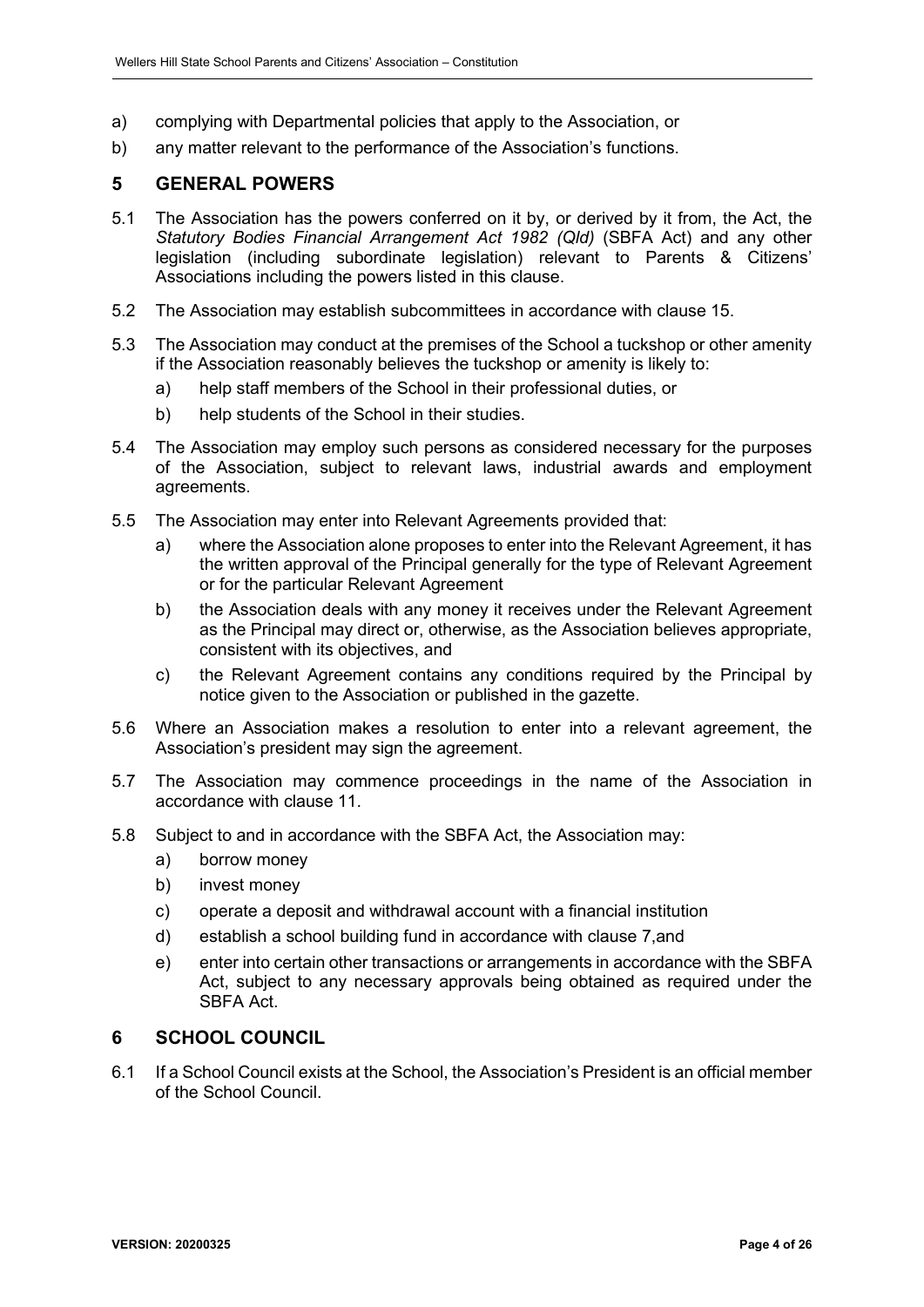- 6.2 An Association's President may appoint an 'alternative association member' to the School Council to attend meetings in place of the Association President. The alternative association member may exercise the rights and duties of the President at the School Council meeting (note: elected or appointed members of the School Council are ineligible for appointment by the president as the alternative association member).
- 6.3 With regard to the School Council, the Association:
	- a) must approve the draft School Council constitution in accordance with sections 109(4) and 109(6) of the Act
	- b) may suggest strategic issues and proposals for consideration by the School Council
	- c) may facilitate consultation with the members of the Association on behalf of the School Council
- 6.4 Where a School Council for the School exists, the elected parent members of the School Council must be elected under this constitution as follows:
	- a) prior to holding a meeting for the purpose of electing parent members, the Association must ascertain from the principal the number of parent members to be elected to the School Council
	- b) any two members of the Association (the **Nominating Members**) may nominate any parent of a child at the school (the **Candidate**) to be an elected parent member of the School Council
	- c) the nomination may be made:
		- i) in person, by the Nominating Members, at the relevant meeting, or
		- ii) if the Candidate cannot be present at the relevant meeting, by giving the Secretary, before the meeting, a nomination in writing signed by the Nominating Members and the Candidate
	- d) if there is only one nomination for a position, the Candidate will be elected to the position if the Candidate receives the votes of a majority of the members at the meeting
	- e) if there is more than one nomination for a position, the Candidate who receives the majority of the votes will be elected to the relevant office.

## <span id="page-4-0"></span>**7 BUILDING FUNDS**

- 7.1 Subject to obtaining any necessary approvals under the Act or the SBFA Act, where consistent with achieving the Association's objectives and performing the Association's functions, and subject to resolution passed by a majority of members at a duly constituted meeting, the Association may establish, maintain and operate a school building fund in accordance with the following rules:
- 7.2 The Association may apply for endorsement as a deductible gift recipient under Subdivision 30-BA of the *Income Tax Assessment Act 1997 (Cth)* (or as amended from time to time or under any legislative provision enacted in substitution for those provisions) for the operation of a School building fund.
- 7.3 The public must be invited to contribute gifts of money or property to the fund.
- 7.4 The Association must maintain a gift fund for the principal purposes of the school building. To avoid any doubt, the gift fund forms part of the school building fund. A separate bank account can be the 'gift fund'.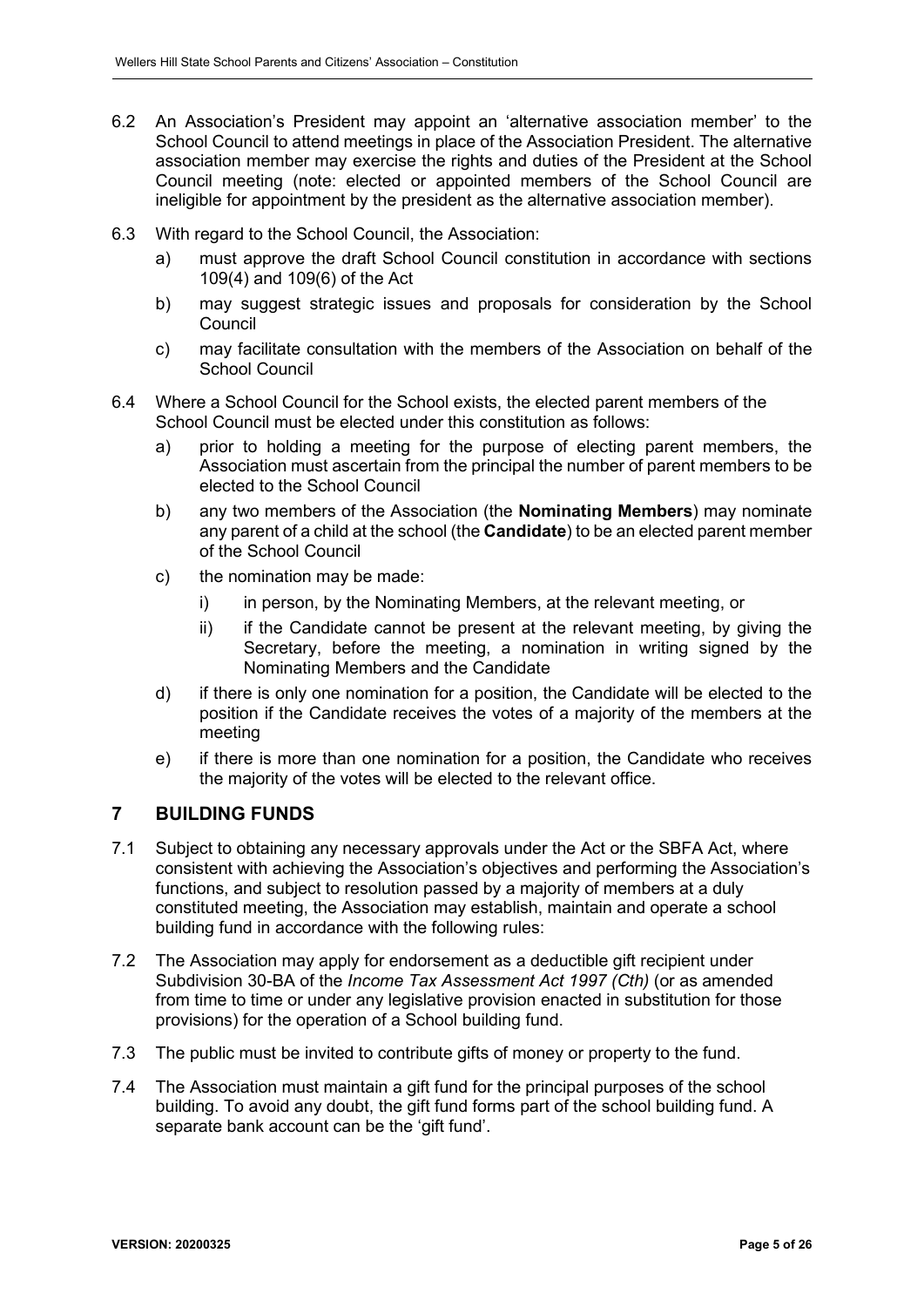- 7.5 The Association must credit monetary gifts, interest earned, deductible contributions and proceeds of sale of gifted property to the gift fund. For example, interest earned on the gift fund bank account must be credited back to that gift fund bank account.
- 7.6 The Association must not credit money or property other than gifts into the gift fund.
- 7.7 The school building fund must be controlled by a subcommittee of the Association, the majority of whom must be Responsible Persons such that the fund satisfies the requirements to be a public fund. Responsible Person means an individual who:
	- performs a significant public function
	- is a member of a professional body having a code of ethics or rules of conduct
	- is officially charged with spiritual functions by a religious institution
	- is a director of a company whose shares are listed on the Australian Stock Exchange
	- has received formal recognition from government for services to the community, or
	- is an office holder of a community organisation (e.g. President of Parent and Citizens' Association).
- 7.8 The Association must use the fund solely for the acquisition, construction or maintenance of a building used, or to be used, as a school or college by the School.
- 7.9 The Association may use the money in the fund to pay for the reasonable costs of managing the fund. Examples of costs include bank fees and charges, stationery costs and accounting and audit fees relating directly to the fund.
- 7.10 The Association must not distribute directly or indirectly any portion of the fund or its income to its members or their associates.
- 7.11 If the Association issues a receipt for a gift to the school building fund, the Association must ensure that the receipt states:
	- a) the name of the fund
	- b) the Australian Business Number of the Association
	- c) the fact that the receipt is for a gift
	- d) the amount of gifts of money
	- e) a description of any gifts of property, and
	- f) the date of the gift.
- 7.12 The Australian Taxation Office must be notified of any changes made to this constitution that affect the fund's rules or dissolution or winding up provisions.
- 7.13 The Australian Taxation Office must be notified at the first occurrence of:
	- a) the winding up of the fund
	- b) the dissolution of the Association, or
	- c) dissolution of the gift fund.
- 7.14 On the winding up or dissolution of the fund, or if the endorsement of the Association as a deductible gift recipient of the fund is revoked by the Australian Taxation Office, any surplus assets of the fund, including contents of the gift fund, must be transferred to the school building fund of another P&C Association to which tax deductible gifts can be made under Subdivision 30-15 of the *Income Tax Assessment Act 1997 (Cth)*.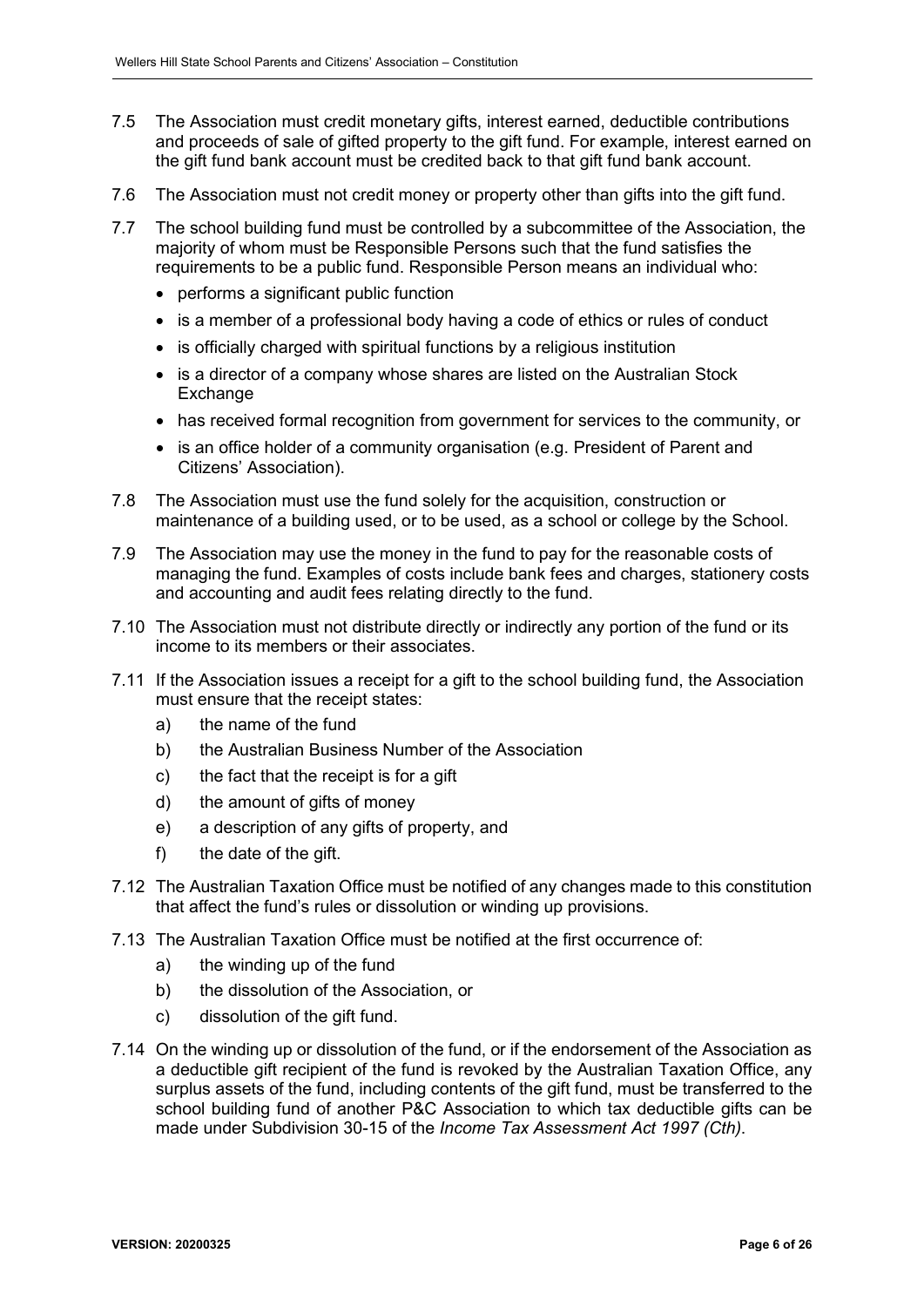## <span id="page-6-0"></span>**8 CONSTITUTION SUBJECT TO APPLICABLE LAWS**

This Constitution (including the powers of the Association referred to in it) is subject to, and must be read in conjunction with, all applicable laws, including:

- a) the Act
- b) the SBFA Act
- c) the *Auditor-General Act 2009 (Qld)*.

## <span id="page-6-1"></span>**9 CONSENT OF THE CHIEF EXECUTIVE FOR CERTAIN ACTIVITIES**

<span id="page-6-2"></span>If the object of an activity of the Association is, or includes, one or more of the following matters, the consent of the Director-General must be obtained before the activity is carried out:

- a) the construction of improvements to the premises of the School
- b) the addition of a fixture to the premises of the School
- c) the purchase of furniture for the School.

### **10 AUTHORITY OF ASSOCIATION**

The Association may, without derogating from the authority of the Principal in the Principal's capacity as the person in charge of the School, exercise the authority in relation to the School that is consistent with the functions of the Association, **provided that** the Association must not exercise any authority over the teaching staff, or over the control or management, of the **School** 

### <span id="page-6-6"></span><span id="page-6-3"></span>**11 PROCEEDINGS**

- 11.1 Subject to clause [11.2,](#page-6-7) a proceeding may be started and conducted in the name of the Association by:
	- a) the Association's President, or
	- b) another member of the Association appointed in writing for that purpose by the President.
- <span id="page-6-7"></span>11.2 The Association must obtain the Minister's approval before starting any proceeding.
- 11.3 A document starting proceedings against the Association (including for example, a notice of claim) and any other document relevant to the proceeding must be served on a member of the Association's executive committee.
- 11.4 As soon as practicable after being served with a document, the person served with the document must give the Director-General a copy of the document.
- 11.5 The Minister may give the Association a written direction about a proceeding started by or against the Association under this clause and the Association must comply with the direction.

## <span id="page-6-4"></span>**Part II – Members, Officers and Bodies**

### <span id="page-6-5"></span>**12 MEMBERSHIP**

- 12.1 Eligibility
	- 12.1.1 The following persons are eligible to be members of the Association: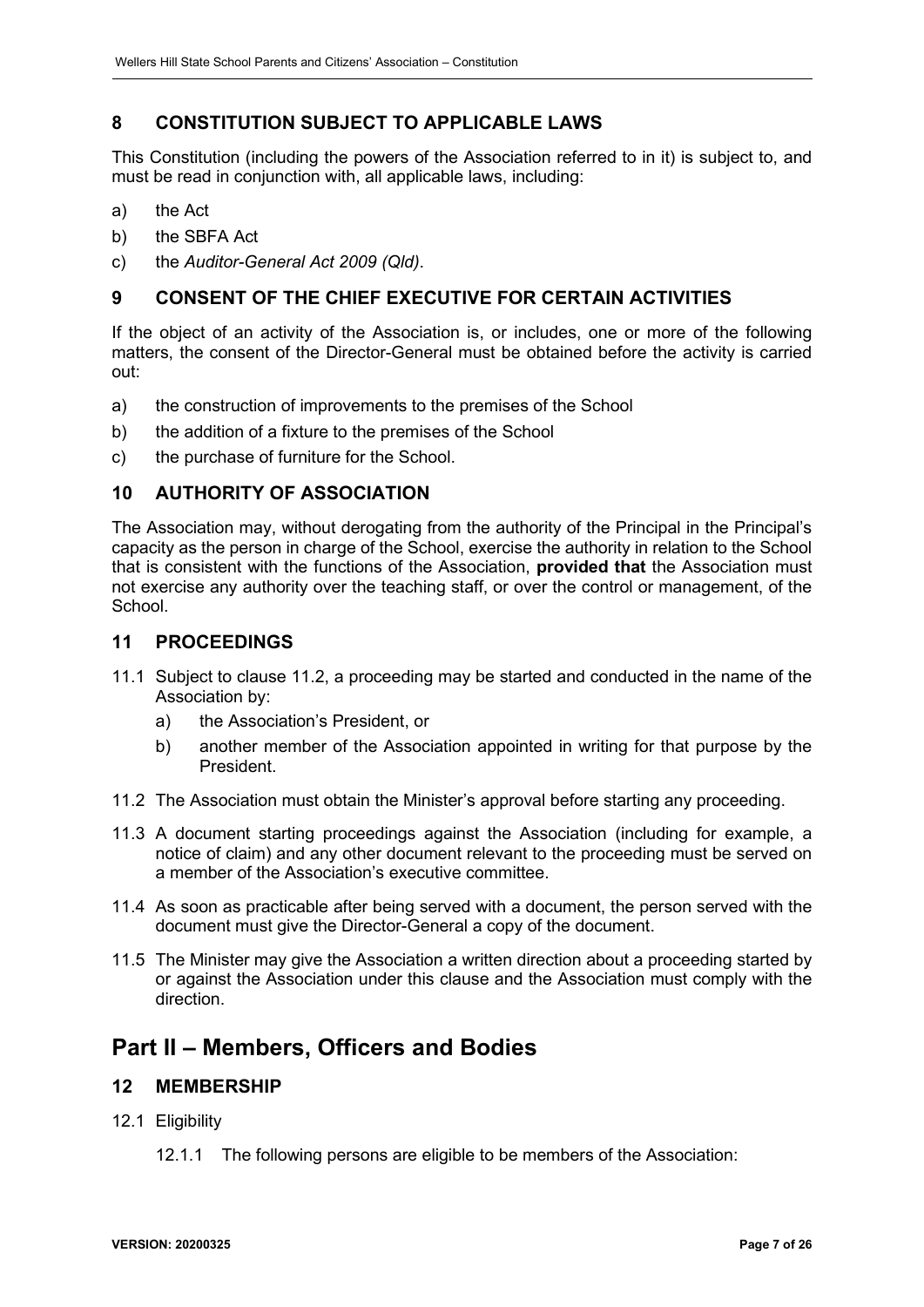- a) a parent of a child/student attending the School
- b) staff member of the School, or
- c) an adult who is interested in the school's welfare
- 12.1.2 The Principal of the School is automatically a member of the Association.
- 12.1.3 An employee of the Association is eligible to be a member of the Association.

#### 12.2 **Membership of the Association**

- 12.2.1 A person must apply for membership of the Association by completing and submitting an application for membership to the Association in the form of the example at Schedule 3.
- 12.2.2 A person who applies for membership of the Association is taken to be a member if membership is not refused by the Association within two months after the person applies for membership.
- 12.2.3 The Association must vote (as per the process established at clause 19) to decide whether an applicant will be refused membership.
- 12.2.4 A person is refused membership of the Association if the Association gives the person notice of the refusal **and** the reasons for the refusal within two months after the person applies for membership.
- 12.2.5 However, membership is not refused if the person receives notice of the Association's refusal of the application but does not receive notice of the reasons for the refusal within two months after the application is made.
- 12.2.6 Membership of the Association is renewable each year (except honorary life membership) at the annual general meeting of the Association. A member who wishes to reapply for membership must complete and submit a new application for membership to the Association in the form of the example at Schedule 3 prior to or at, the annual general meeting.
- 12.2.7 The Association may refuse an application for membership if it passes a resolution in favour of refusing the membership application at a duly constituted meeting. For example, it may be a ground for refusal of membership of a person if the person has, at the time of application for membership, committed any act or done anything which, if the person was already a member of the Association, would be grounds for removal under clause [17.](#page-13-1)
- 12.2.8 A person who is refused membership of an association may make a submission to the Minister about the refusal, and apply, as provided under the *Queensland Civil and Administrative Tribunal (QCAT) Act*, to QCAT for a review of the decision to refuse membership, as if the person had been a member of the association and been removed from the association.
- 12.2.9 Persons applying for membership, at an annual general meeting of the Association need not be present at the annual general meeting, to have their application considered.
- 12.2.10 Persons applying for membership at a general meeting must be present at the meeting of the Association at which their application is considered except where an applicant member can demonstrate exceptional circumstances in writing as to why they cannot be present at the meeting at which their application is considered.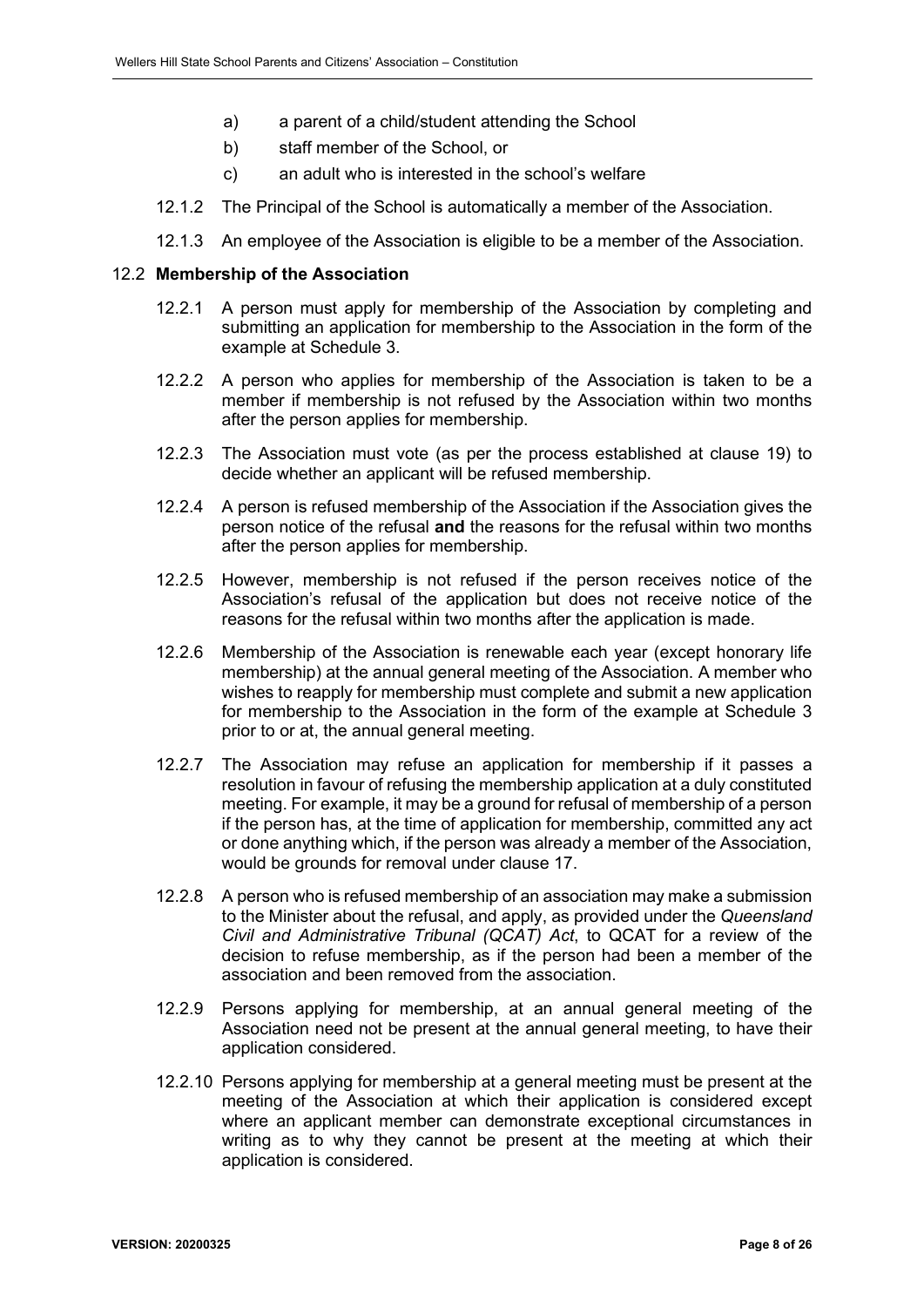#### 12.3 **Register of Members**

- 12.3.1 A register of members of the Association (Schedule 1) must be maintained and must contain the following information:
	- a) each member's name and postal address or email address
	- b) the date each member became a member
	- c) for a person who ceases to be a member, the date the person ceased to be a member, and
	- d) for honorary life members, the date life membership was awarded and the basis for the award.
- 12.3.2 In addition, the register of members of the Association must contain one of the following for each member who is not a parent of a student attending the School:
	- a) the member's date of birth
	- b) a record that the member has stated the member is 18 years or more, or
	- c) a record by the secretary or other person responsible for making entries in the register that the member appears to be 18 years or more.
- 12.3.3 The register of members should be available at each meeting of the Association.

#### 12.4 **Membership Fees**

Members of the Association are not required to pay a membership fee.

#### 12.5 **Resignation**

A member may resign from the Association at any time by giving notice in writing to the Secretary of the Association. The notice of resignation takes effect when the notice is given or, if a later time is stated in the notice, the later time.

#### 12.6 **Award of Honorary Life Membership**

- 12.6.1 An Association, other than an interim P&C Association, may decide to award a person who is or was a member of the Association honorary life membership of the Association only on the basis that person has given long and meritorious service to the Association.
- 12.6.2 Honorary life membership may be proposed by any member of the Association in confidence through the Executive Committee or as otherwise determined by the Association at an annual general meeting.
- 12.6.3 The decision to award a person honorary life membership must be made by a two-third majority vote of the members present at an annual general meeting of the Association.
- 12.6.4 A person who is the subject of a proposed resolution to award the person honorary life membership must not:
	- a) be present during discussions about the proposal, or voting on it, at a meeting of the Association
	- b) vote on the proposal.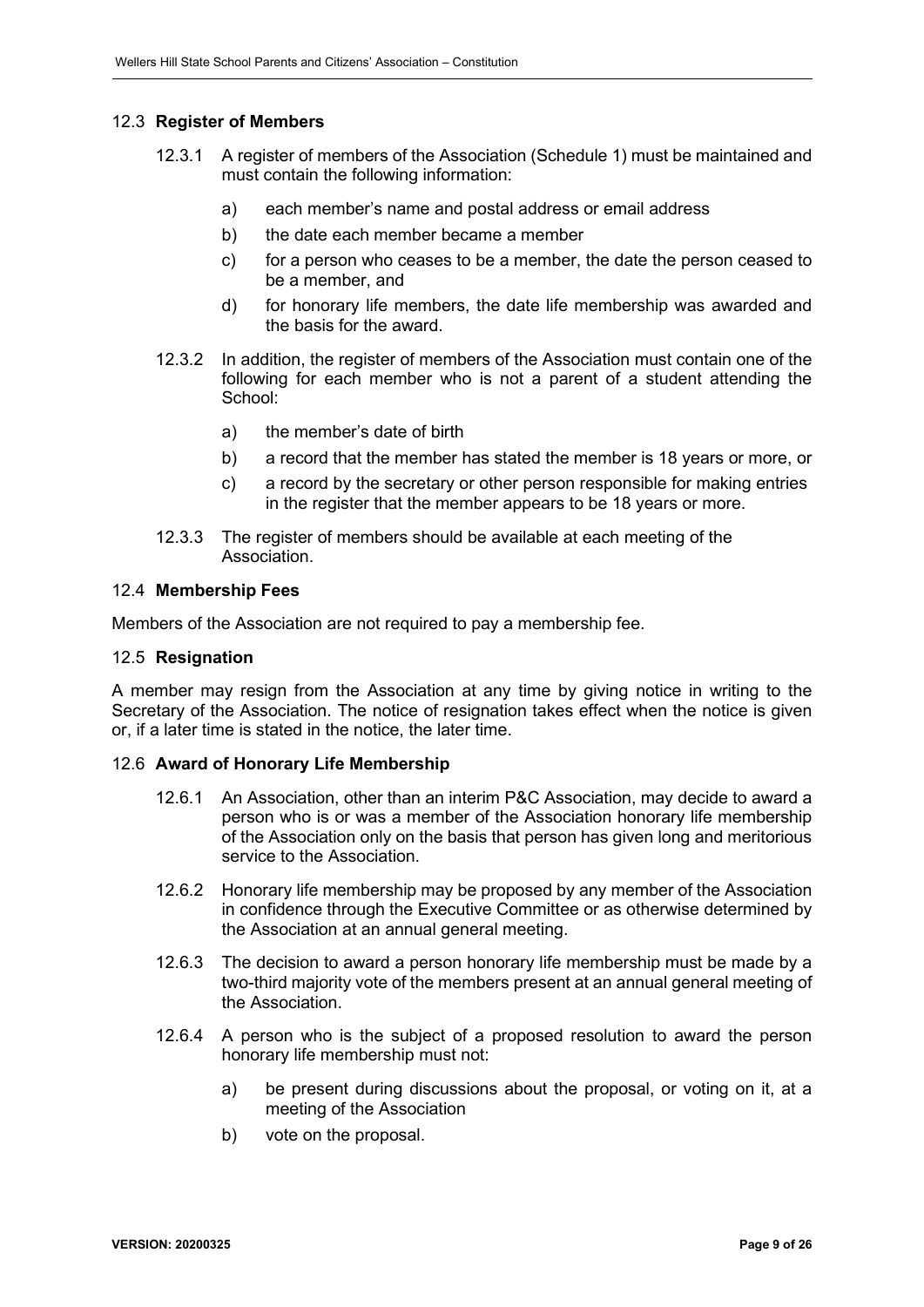## <span id="page-9-0"></span>**13 OFFICERS OF THE ASSOCIATION**

#### <span id="page-9-5"></span>13.1 **Officers and Eligibility to Hold Office**

- 13.1.1 Subject to clauses [13.1.3,](#page-9-1) [13.1.4](#page-9-2) and [13.3](#page-10-1) below, at each annual general meeting of the Association, the members of the Association must elect the following Officers from its members:
	- a) a President
	- b) at least one Vice-President
	- c) a Secretary
	- d) a Treasurer
	- e) any additional Officers as decided by the Association.
- 13.1.2 The Officers of the Association hold office in an honorary capacity.
- <span id="page-9-1"></span>13.1.3 The office of Treasurer must not be held by a person who is the President or Secretary of the Association.
- <span id="page-9-2"></span>13.1.4 The Principal may not hold a position as an Officer of the Association.
- 13.1.5 Subject to the restrictions elsewhere in this Constitution, a retired Officer or former Officers are eligible for re-election.
- 13.1.6 Subject to the restrictions elsewhere in this Constitution, School staff are eligible for election as an Officer, although the number of relevant staff members of the School must not be more than one-third of the number of members of the executive committee.
- 13.1.7 No employee (including a contractor) of the Association or its subcommittees is eligible to hold a position as an Officer or as an executive member.

#### <span id="page-9-3"></span>13.2 **Vacancies**

- <span id="page-9-4"></span>13.2.1 The position of an Officer becomes vacant if the Officer:
	- a) dies
	- b) resigns his or her Office by signed notice given to:
		- i) in the case of the President a Vice-President or the Secretary or Treasurer, or
		- ii) in the case of another Officer the President
	- c) is absent from three consecutive meetings of the Association where:
		- i) there is a quorum for each meeting not attended
		- ii) the member has been given notice of the meetings in accordance with this Constitution
		- iii) the absences have been without the Association's leave and without reasonable excuse.
- 13.2.2 For the purpose of calculating whether the Officer has been absent from three consecutive meetings, if the Officer attends a meeting during the relevant period, where there is no quorum, this is counted as attendance at a meeting.
- 13.2.3 A notice under clause [13.2.1](#page-9-3)[\(b\)](#page-9-4) takes effect on the date the notice is given or, if a later time is stated in the notice, the later time.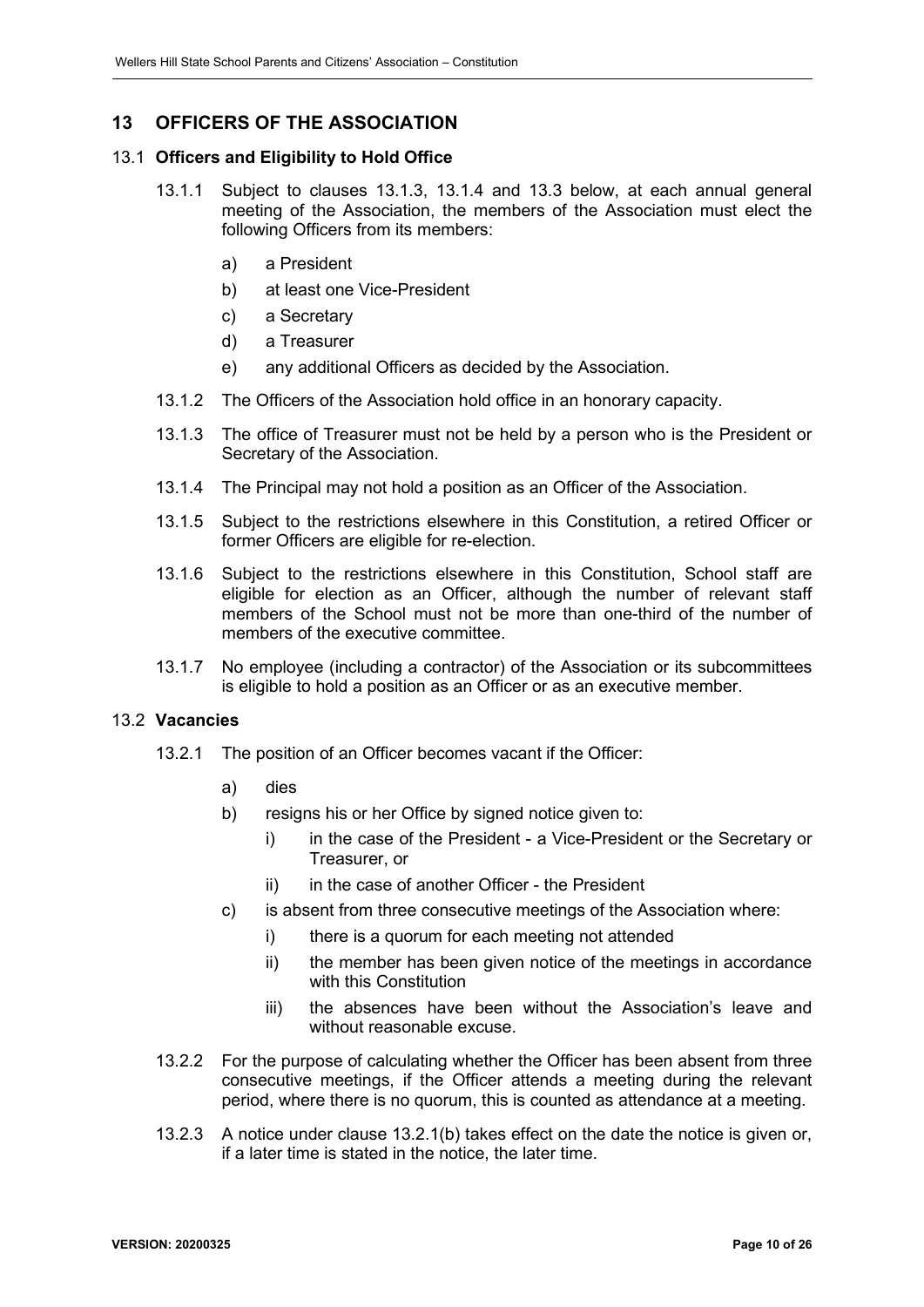- 13.2.4 An election to fill a casual vacancy in the position of an Officer of the Association may be held at a general meeting of the Association.
- 13.2.5 A position which is not filled at an annual general meeting may be filled by election at the next general meeting of the Association.

#### <span id="page-10-1"></span>13.3 **Election**

- 13.3.1 At each annual general meeting of the Association, members of the Association at the meeting must elect Officers of the Association.
- 13.3.2 Officers of the Association may only be elected as follows:
	- a) any two members of the Association (the **Nominating Members**) may nominate another member (the **Candidate**) to be an Officer
	- b) the nomination may be made:
		- iii) in person, by the Nominating Members, at the relevant meeting, or
		- iv) if the Candidate cannot be present at the relevant meeting, by giving the Secretary, before the meeting, a nomination in writing signed by the Nominating Members and the Candidate
	- c) if there is only one nomination for a position the Candidate will be elected to the relevant office if the candidate receives the votes of a majority of the members at the meeting
	- d) if there is more than one nomination for a position the Candidate who receives the majority of the votes will be elected to the relevant office.

#### 13.4 **Notification of Officers**

The Secretary of the Association must, as soon as practicable upon the formation of the Association and after each annual general meeting (or, in the case of an election to fill a casual vacancy, the relevant general meeting), give to the Director-General and to P&Cs Qld notice of the names and postal addresses or email addresses of the elected Officers.

### <span id="page-10-0"></span>**14 EXECUTIVE COMMITTEE**

#### <span id="page-10-3"></span>14.1 **Executive Committee**

- 14.1.1 The Association has an Executive Committee that is comprised of the following Officers of the Association:
	- a) the President
	- b) the Vice-President or Vice-Presidents
	- c) the Secretary
	- d) the Treasurer.
- <span id="page-10-2"></span>14.1.2 When Officers of the Association are elected at an annual general meeting, the number of relevant staff members of the School who may be members of the Executive Committee must not be more than one-third of the total number of members of the Executive Committee. In this clause [14.1.2,](#page-10-2) the term "relevant staff member' means a staff member of the School who is not a parent of a child attending the School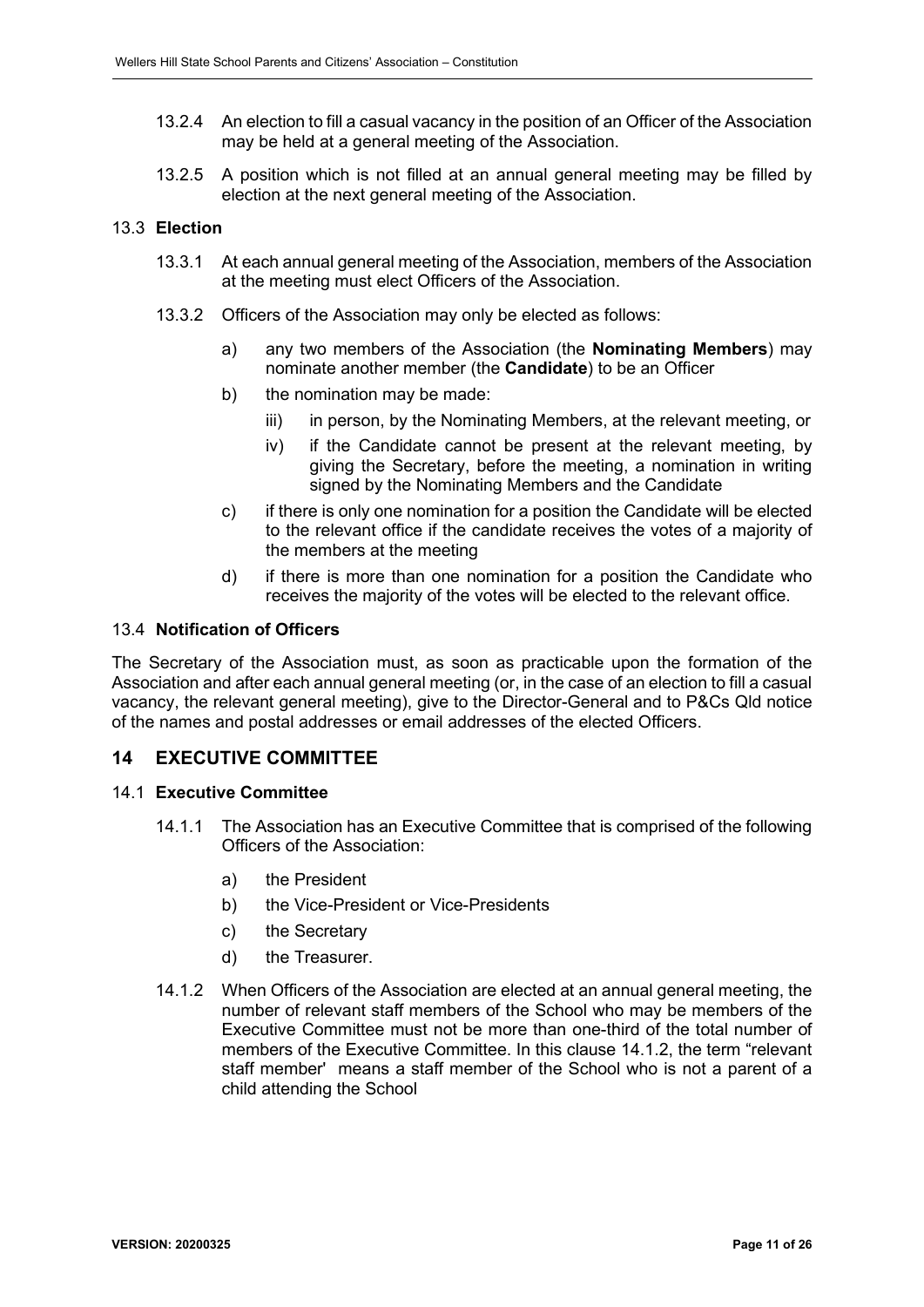14.1.3 Clause [14.1.2](#page-10-2) does not apply to the Association if the Regional Director, or Assistant Director-General, State Schools (for Independent Public Schools) reasonably believes that complying with that requirement would prevent all of the positions of the Executive Committee being filled and the Regional Director or Assistant Director-General, State Schools (for Independent Public Schools) notifies the Association that it is not required to comply with that clause or its statutory equivalent (being section 126(2) of the Act).

#### 14.2 **Description of Executive Committee**

- 14.2.1 The following describes the key functions of the Association officers:
	- The **President** provides leadership and is the accountable officer of the Association. Their role is to act as a representative of the Association, encourage communication between the Association, School administration and the community and encourage participation in the Association. The President will be the Chair of meetings and conduct them in an efficient and timely fashion, being familiar with the rules, constitution and other documents governing Association operations. The President is an official member of the school council for the School, if one exists.
	- The **Vice-President** provides essential support for the President and possibly other members of the Executive Committee. They will Chair those meetings from which the President is absent and carry out any duties that have been delegated by the President. They should also be familiar with the rules, constitution and other documents governing Association operations.
	- The **Secretary** collates the agenda papers for each meeting, (including subcommittee reports) and assists the President in preparing an agenda for each meeting. They prepare and present minutes of the Association's meetings, record and deal with correspondence in/out as directed and generally organise, record and maintain information pertaining to the activities of the Association.
	- The **Treasurer** has the overall responsibility for the financial management of the Association, including all subcommittee accounts. In their role they must comply with the Accounting Manual for P&C Associations in all respects. They prepare an annual budget and Annual Operational Plan for the Association in consultation with other members of the Association's Executive Committee. It is the Treasurer's responsibility to keep accurate accounts of receipts and expenditure.
- 14.2.2 All Executive Officers should ensure that all official information is securely stored.

#### 14.3 **Authority of Executive Committee in Matters of Urgency**

- 14.3.1 The Executive Committee may, by majority vote of the Executive Committee, take any necessary action regarding urgent matters relating to the performance of the Association's functions.
- 14.3.2 The Executive Committee may not remove a person as a member or an Officer of the Association.
- 14.3.3 All Officers of the Executive Committee have an equal vote when voting on matters of urgency.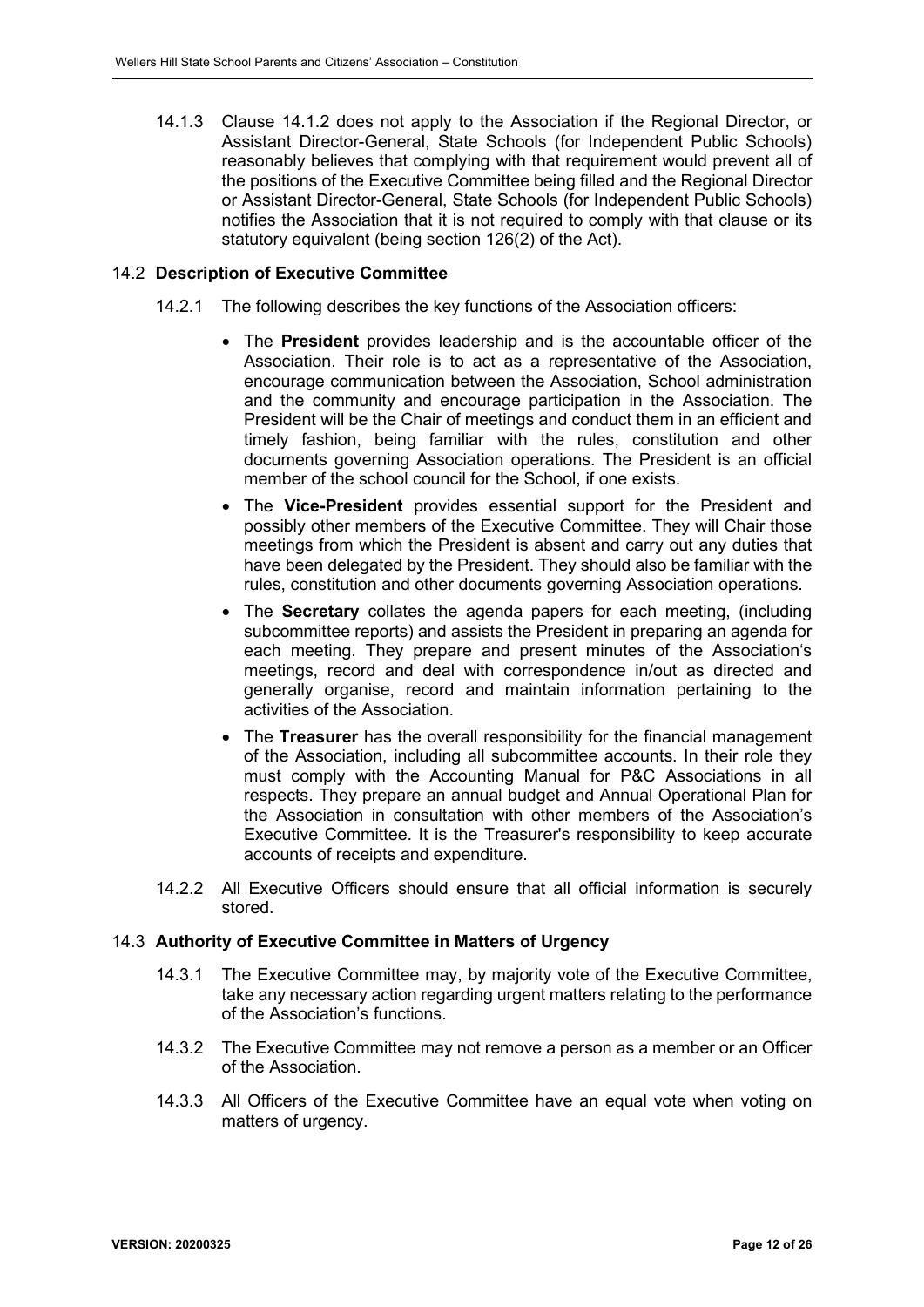14.3.4 Full particulars of actions taken by the Executive Committee as matters of urgency must be tabled at the next scheduled general meeting of the Association or at a special meeting called for that purpose.

### <span id="page-12-2"></span><span id="page-12-0"></span>**15 SUBCOMMITTEES**

- 15.1 The Association may establish subcommittees it considers appropriate for purposes consistent with the objectives and functions of the Association (including for example, subcommittees for special purposes such as a swimming club or tuckshop).
- 15.2 Subcommittees may only act within the scope of the authority given to the subcommittee by the Association and must follow any direction given by the Association to the subcommittee.
- 15.3 Without limiting section 15.2, subcommittees will operate under the general supervision of the Association, and will be subject to conditions the Association considers appropriate.
- 15.4 Subject to clause [15.6,](#page-12-3) the Association must appoint particular members of the subcommittee to be the Chairperson, Secretary and, if funds are to be raised or spent by the subcommittee, the Treasurer of the subcommittee.
- 15.5 Officers of the Association are eligible to hold positions on subcommittees.
- <span id="page-12-3"></span>15.6 The Chairperson or Secretary of the subcommittee may not be the Treasurer of the subcommittee.
- 15.7 Each subcommittee of the Association will, subject to a contrary direction by the Association, provide a written report of its progress to every general meeting of the Association. If the subcommittee is authorised by the Association to raise or spend funds, then the Treasurer of the subcommittee will present a written financial statement, at every general meeting of the Association. The subcommittee accounts will be subject to an audit as part of the Association's accounts.
- 15.8 The timing and frequency of meetings of each subcommittee will, subject to an alternative contrary direction by the Association, be determined by a majority of the votes of the members of the relevant subcommittees.
- 15.9 Matters arising at a meeting of a subcommittee are decided by a majority of the votes of members present at the subcommittee meeting, where each member present has a vote on the matter. If the votes on a question are equal, the person presiding at the meeting also has a casting vote.
- 15.10If a quorum is not present at a subcommittee meeting, the meeting will adjourn to a date determined by its members, subject to an alternative direction by the Association.
- 15.11The tenure of each subcommittee is at the discretion of the Association.

### <span id="page-12-4"></span><span id="page-12-1"></span>**16 FINANCIAL INTEREST**

- 16.1 In this clause [16,](#page-12-4) "**relevant entity**" means:
	- a) the Association, or
	- b) the Executive Committee, or a subcommittee, of the Association.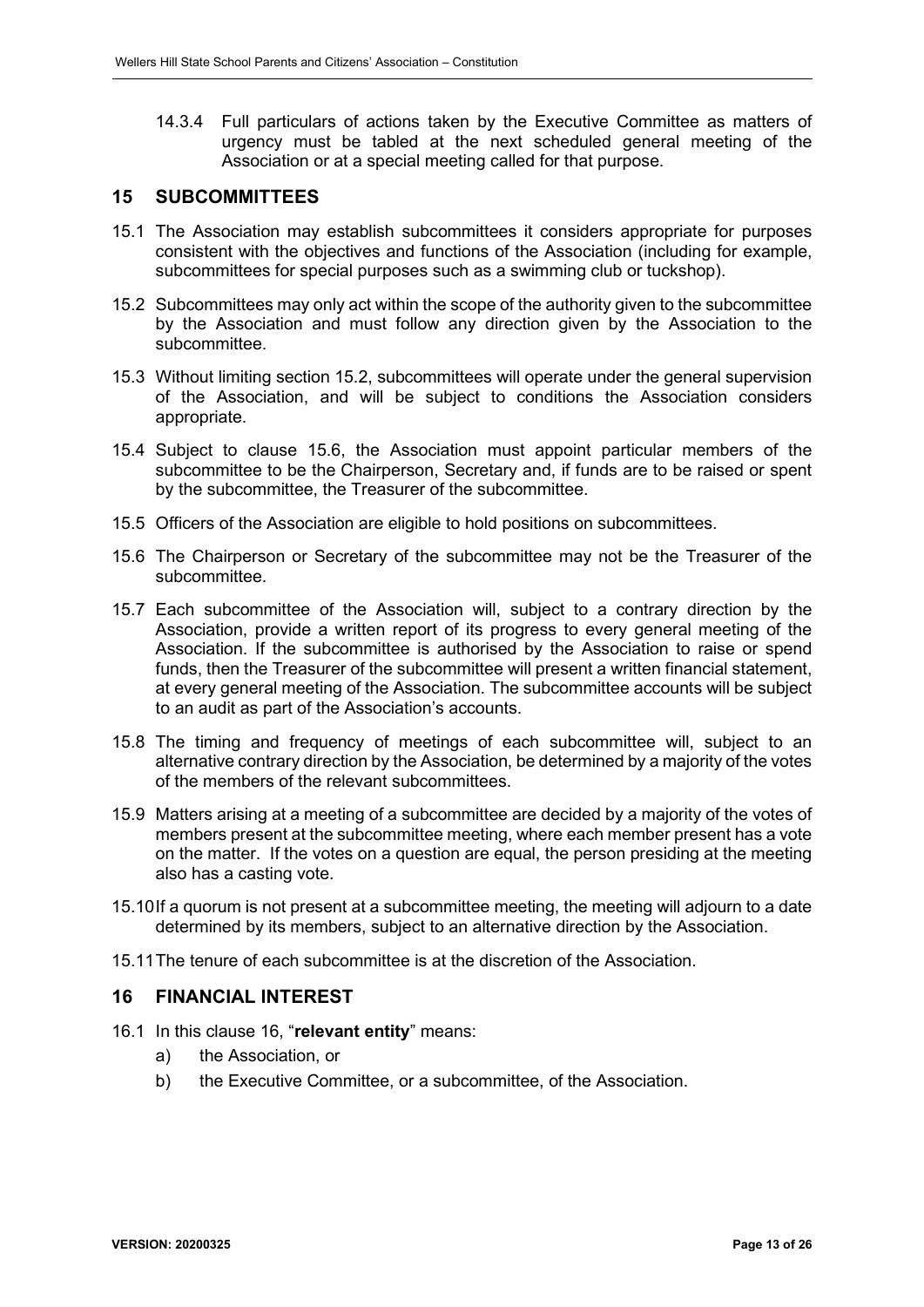- <span id="page-13-3"></span>16.2 If a member of a relevant entity (the "**Interested Member**") has a direct or indirect financial interest in an issue being considered, or about to be considered, by the relevant entity and the interest could conflict with the proper performance of the Interested Member's duties in relation to the consideration of the issue then, as soon as practicable after the relevant facts come to the Interested Member's knowledge, the Interested Member must disclose the nature of the interest to a meeting of the relevant entity. The disclosure must be recorded in the relevant entity's minutes.
- <span id="page-13-2"></span>16.3 Unless the relevant entity directs, the Interested Member must not be present when the relevant entity considers the issue or take part in a decision of the relevant entity about the issue.
- 16.4 The Interested Member must not be present when the relevant entity considers whether to give a direction under clause [16.3.](#page-13-2)
- 16.5 If there is another member of the relevant entity (the "**Second Member**") who must, under clause [16.2,](#page-13-3) also disclose an interest in the issue, the Second Member must not:
	- a) be present when the relevant entity is considering whether to give a direction under clause [16.3,](#page-13-2) or
	- b) take part in making the decision about giving the direction.
- $16.6$  If
	- a) because of this clause [16,](#page-12-4) a member of the relevant entity is not present at a meeting of the relevant entity for considering or deciding an issue, or for considering or deciding whether to give a direction under section [16.3,](#page-13-2) and
	- b) there would be a quorum for the relevant entity if the member were present, then, the remaining members of the relevant entity present are a quorum for the relevant entity for considering or deciding the issue, or for considering or deciding whether to give the direction, at the meeting.

## <span id="page-13-1"></span><span id="page-13-0"></span>**17 REMOVAL OF MEMBERS AND OFFICERS OF AN ASSOCIATION**

#### 17.1 **Nominated Persons and Removed Persons**

In this clause 17:

- a) "**Nominated Person**" means a person who is a member, or a member and Officer, of the Association
- b) "**Remove**" a Nominated Person means:
	- i) if the person is a member only of the Association remove the person as a member of the Association, or
	- $ii)$  if the person is a member of the Association and an Officer remove the person as a member and Officer of the Association, or as an Officer of the Association only
- c) "**Removed Person**" means a Nominated Person who has been Removed by the Association under clause [17.4](#page-14-0)
- d) "**Notice of Removal**" means a notice, under clause [17.4.5,](#page-14-1) from an Association to a Nominated Person Removing the Nominated Person.

#### 17.2 **Removal of Nominated Person**

The Association may only Remove a Nominated Person in accordance with this clause [17.](#page-13-1)

#### 17.3 **Grounds for Removal of Nominated Person**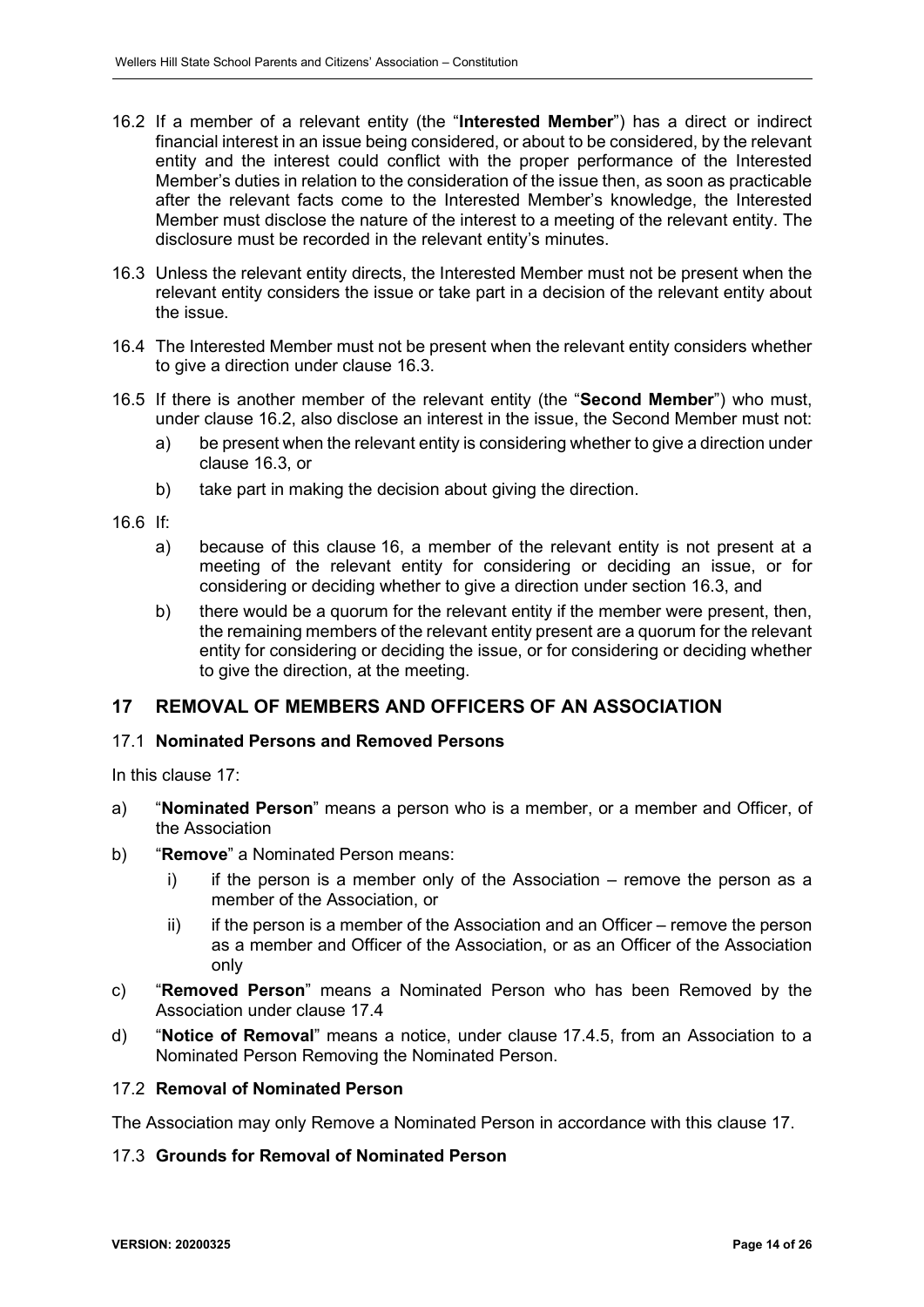Each of the following is a ground for Removing a Nominated Person:

- a) the Nominated Person is convicted of an indictable offence
- b) the Nominated Person, without reasonable excuse; contravenes the Act or this **Constitution**
- c) for a Nominated Person who is an Officer, the Nominated Person, without reasonable excuse, fails to perform the duties of the office in a competent manner
- d) the Nominated Person, engages in conduct that is injurious or prejudicial to:
	- i) the promotion of the interests of, or the facilitating of the development and further improvement of the School, or
	- ii) the good order and management of the School.

#### <span id="page-14-0"></span>17.4 **Removal of a Nominated Person**

- 17.4.1 If the Association considers a ground exists to Remove a Nominated Person, the Association must give the Nominated Person written notice stating:
	- a) the action the Association intends to take
	- b) the grounds for the proposed action
	- c) an outline of the facts and circumstances forming the basis for the grounds
	- d) an invitation for the Nominated Person to show, within a stated time of at least 14 days, why the proposed action should not be taken.
- 17.4.2 The Association must consider all written representations made to it within the stated time and determine whether the Association still considers a ground to Remove the Nominated Person exists.
- 17.4.3 The Association will vote on the Removal of the Nominated Person by secret ballot at a general or special meeting of the Association and the decision to Remove the Nominated Person will be determined by majority of votes of the members present.
- <span id="page-14-2"></span>17.4.4 If, after considering all written representations made within the stated time, the Association still considers that a ground exists to Remove the Nominated Person then the Association may:
	- a) if the proposed action was to Remove the Nominated Person as a member only – Remove the Nominated Person as a member; or
	- b) if the proposed action was to Remove the Nominated person as an Officer only – Remove the Nominated Person as an Officer; or
	- c) if the proposed action was to Remove the Nominated Person as both a member and an Officer – Remove the Nominated Person as both a member and an Officer, or as an Officer only.
- <span id="page-14-1"></span>17.4.5 The Association must notify the Nominated Person of the Association's decision to Remove the Nominated Person by written notice to the Nominated Person within 14 days after the Association makes its decision and the notice must state:
	- a) the reasons for the decision
	- b) the date on which the Association's decision to Remove the Nominated Person takes effect in accordance with clause 17.4.6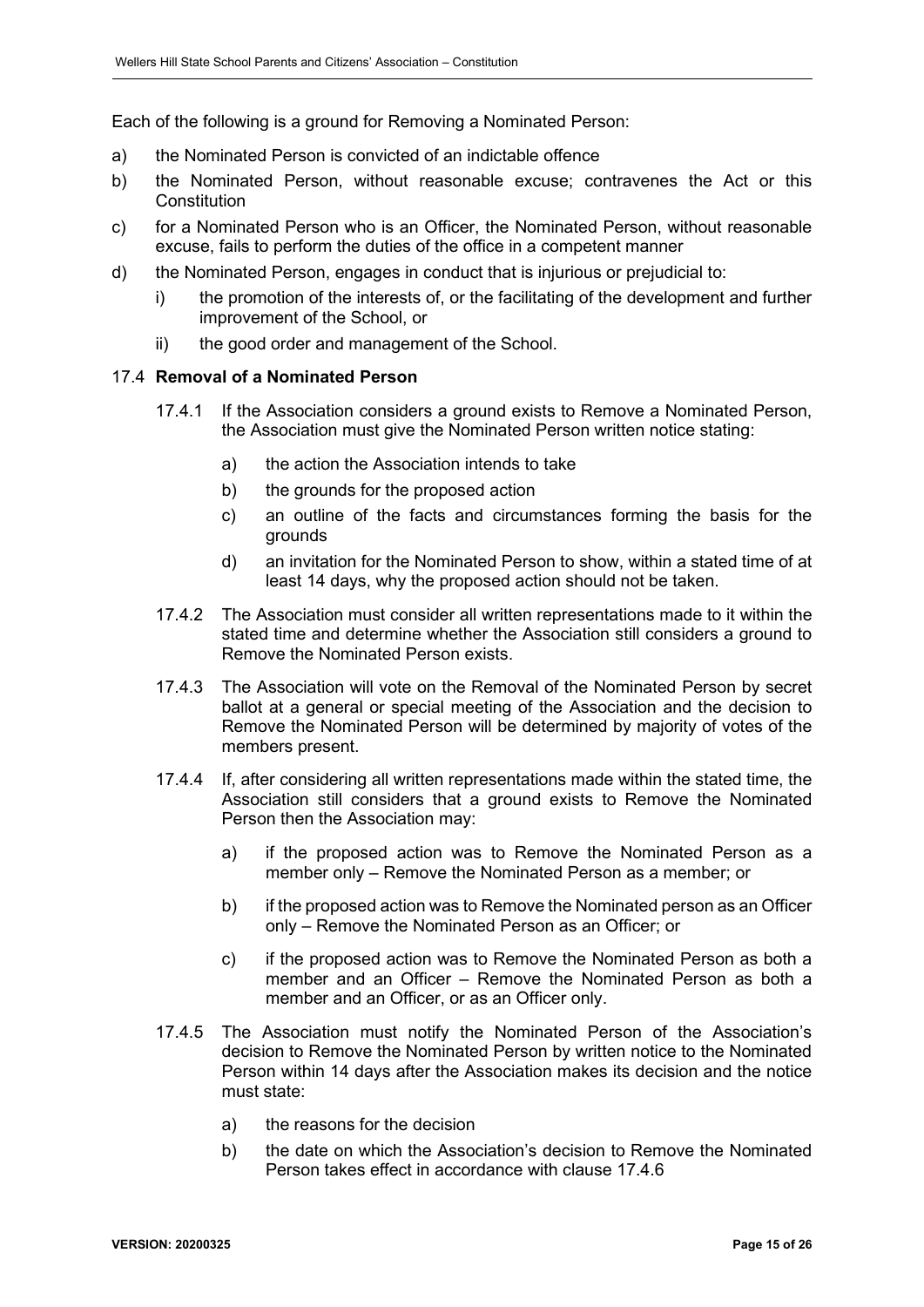- c) that the person may make a submission to the Minister against the decision
- d) the Minister's name and address
- e) the way in which the submission may be made.
- 17.4.6 Subject to clause [17.4.7,](#page-15-2) the decision referred to in clause [17.4.3](#page-14-2) takes effect on the day on which the notice is given to the Nominated Person, or if a later day is stated in the notice, the later day.
- <span id="page-15-2"></span>17.4.7 If the ground for the Removal of the Nominated Person is because the member is convicted of an indictable offence:
	- a) the Removal does not take effect until:
		- i) the end of the time to appeal against the conviction
		- $ii)$  if an appeal is made against the conviction, the appeal is finally decided
	- b) the Removal has no effect if the conviction is quashed on appeal.

#### <span id="page-15-3"></span>17.5 **Submissions Against Removal of Removed Person**

- 17.5.1 A Removed Person may make a submission against their Removal to the Minister, which must:
	- a) be in writing
	- b) include an address in Australia to which notices for the Removed Person may be sent
	- c) state fully the grounds for the submission and the facts relied on
	- d) include a copy of the Notice of Removal
	- e) be given to the Minister within14 days of the Notice of Removal being given to the Removed Person, or, if the Minister allows a later time for the giving of the submission, the later time.
- 17.5.2 Notwithstanding clause [17.5.1,](#page-15-3) a Removed Person who resigns or purports to resign from the Association as a member or Officer after receipt of the Notice of Removal may not make a submission against their Removal to the Minister.

## <span id="page-15-0"></span>**Part III – Meetings and Voting**

### <span id="page-15-1"></span>**18 MEETINGS**

#### 18.1 **Presiding at Meetings**

- 18.1.1 The President of the Association must preside at all meetings of the Association at which the President is present.
- 18.1.2 If the President is absent from an Association meeting, but a Vice-President is present, a Vice-President nominated and confirmed by majority vote at the meeting must preside at that meeting.
- 18.1.3 If neither the President nor a Vice-President is present, or those offices are vacant, a member elected by those present at the meeting must preside.

#### 18.2 **Minutes of Meetings**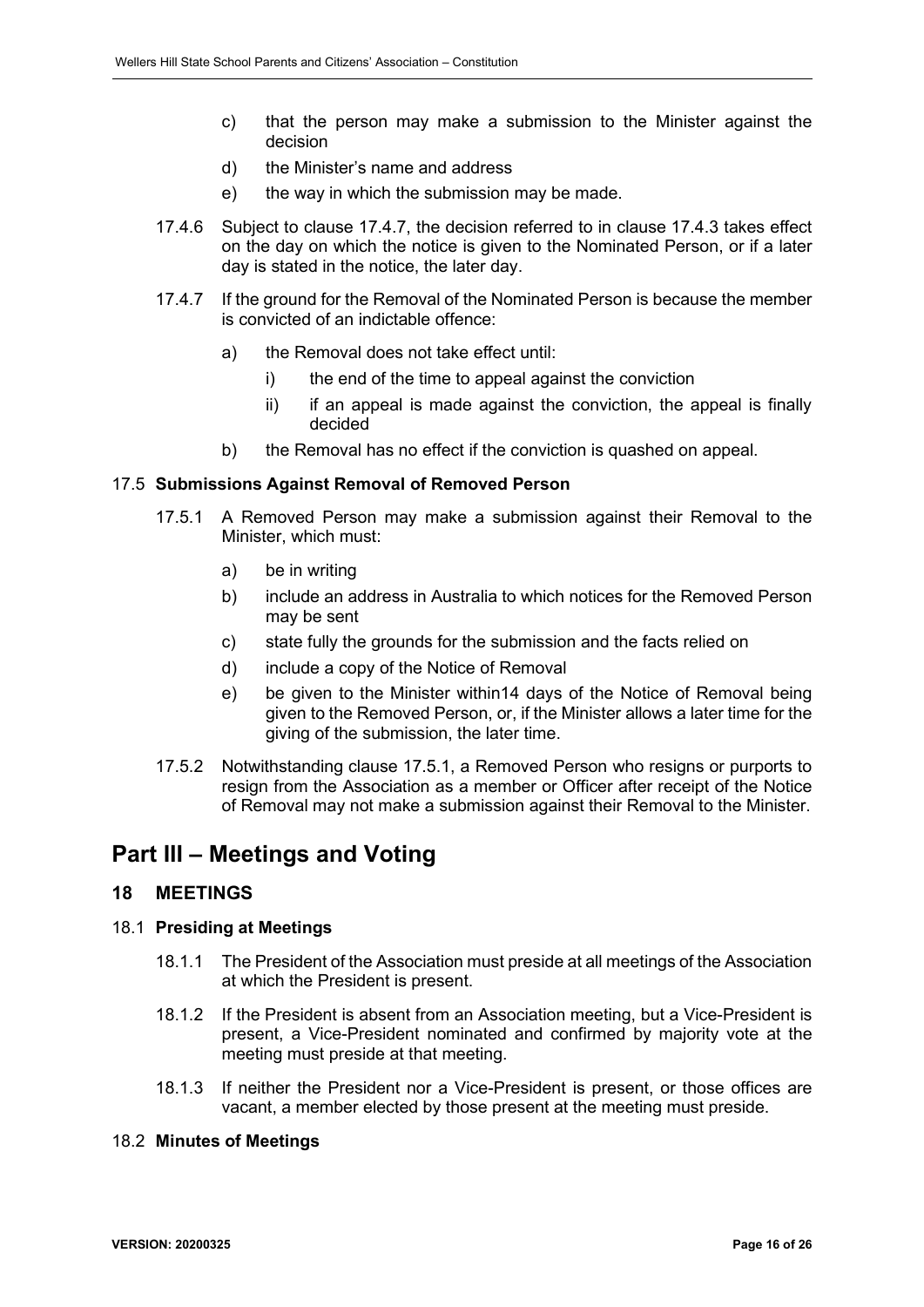The Secretary, or nominee, will record proceedings of any meeting of the Association by way of concise and accurate minutes. The person presiding at that meeting, or the person presiding at the next meeting, will sign the minutes of the meeting verifying the accuracy of the minutes as accepted by the Association.

#### 18.3 **Annual General Meetings**

- 18.3.1 The annual general meeting of the Association must be held by 31 March in the year following the end of the preceding financial year of the Association.
- 18.3.2 Subject to clause 18.3.1, at the last general meeting (to be held before 31 December) the Association may determine the date of the following year's annual general meeting.
- <span id="page-16-0"></span>18.3.3 At least **14 days** before the day of the annual general meeting, notice will be given in writing of an annual general meeting personally, or by post to each member of the Association, or by a notice in the School newsletter and/or local newspaper. However, a resolution passed at the annual general meeting is not invalid merely because a member of the Association did not receive notice of the meeting.
- 18.3.4 A quorum for an annual general meeting of the Association is ten members of the association.
- 18.3.5 No business of an annual general meeting will be conducted unless a quorum of members is present.
- 18.3.6 If a quorum is not present at an annual general meeting then the meeting will be adjourned and the Officers will determine another date for the meeting and the Secretary will give notice of the meeting in accordance with clause [18.3.3.](#page-16-0)
- 18.3.7 If a quorum lapses during an annual general meeting, the meeting will be adjourned to a later date as determined by the Officers and the Secretary will give notice of the meeting in accordance with clause [18.3.3.](#page-16-0)
- 18.3.8 A member may place an item of business of the Association on the agenda for an annual general meeting by notifying the Secretary prior to the meeting.
- 18.3.9 The order of business to be conducted at an annual general meeting of the Association must be undertaken in the following order:
	- a) welcome to members and introduction of any special visitors
	- b) apologies
	- c) confirmation of minutes of the previous annual general meeting
	- d) business arising out of the minutes of the previous annual general meeting
	- e) receipt and adoption of the Association's audited annual financial statement and Treasurer's report (to include all relevant subcommittees' audited financial statements) [should the audit not be available the meeting cannot proceed and must be adjourned until such time as the audit is available for consideration by the members]
	- f) receipt and adoption of the President's annual report
	- g) receive applications for membership (to include renewal of existing membership and new membership)
	- h) election of Officers/Executive Committee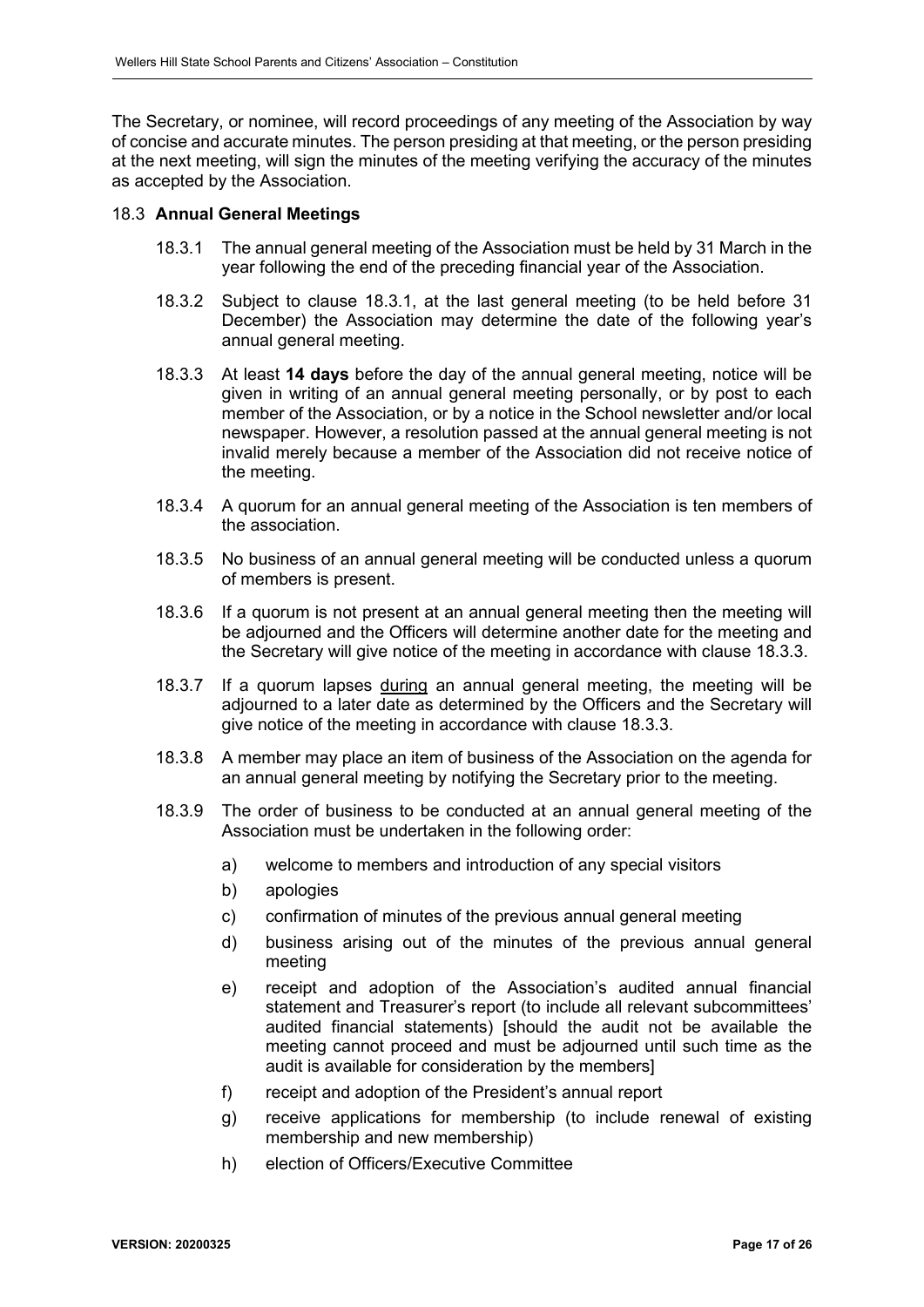- i) motion to change bank signatories to the newly elected Officers (if required)
- j) confirmation of continuing subcommittees of the Association (including appointment of members of subcommittees)
- k) appointment of the Association's Auditor
- l) adoption of the Student Protection Risk Management Strategy
- m) adoption of new model constitution (if any)
- n) honorary life membership awards (if any)
- o) general business.

#### 18.4 **General Meetings (other than Annual General Meetings)**

- 18.4.1 General meetings of the Association are held as the Association decides (usually once each month), however a meeting of the Association must be held at least three times per semester.
- 18.4.2 Clause 18.4.1 does not apply to an Association during the year in which it is formed. During the year in which the Association is formed, it will hold a sufficient number of general meetings in which to undertake the functions and business of the Association.
- 18.4.3 The scheduling of general meetings of the Association will be determined by a resolution of the Association.
- 18.4.4 A quorum for a general meeting of the Association is seven members of the Association.
- 18.4.5 No business of a general meeting will be conducted unless a quorum of members is present.
- 18.4.6 If a quorum is not present at a general meeting then the meeting will be adjourned and the Officers will determine another date for the meeting and the Secretary will, at least seven days before the day of the meeting, give notice of a general meeting to each member of the Association. However, a resolution passed at a general meeting is not invalid merely because a member of the Association did not receive notice of the meeting.
- 18.4.7 If a quorum lapses during a general meeting, then the meeting will end. All unfinished business will be placed on the agenda for the next general meeting. Any matters of urgency may be considered by the Executive Committee.
- 18.4.8 A member may place an item of business of the Association on the agenda for a general meeting by notifying the Secretary prior to the meeting.
- 18.4.9 The order of business at a general meeting of the Association is as follows:
	- a) apologies
	- b) confirmation of the minutes of the previous general meeting
	- c) business arising from the minutes of the previous general meeting
	- d) correspondence received since the previous general meeting- inward and outward
	- e) business arising from the correspondence
	- f) table Executive Committee's decisions (if any)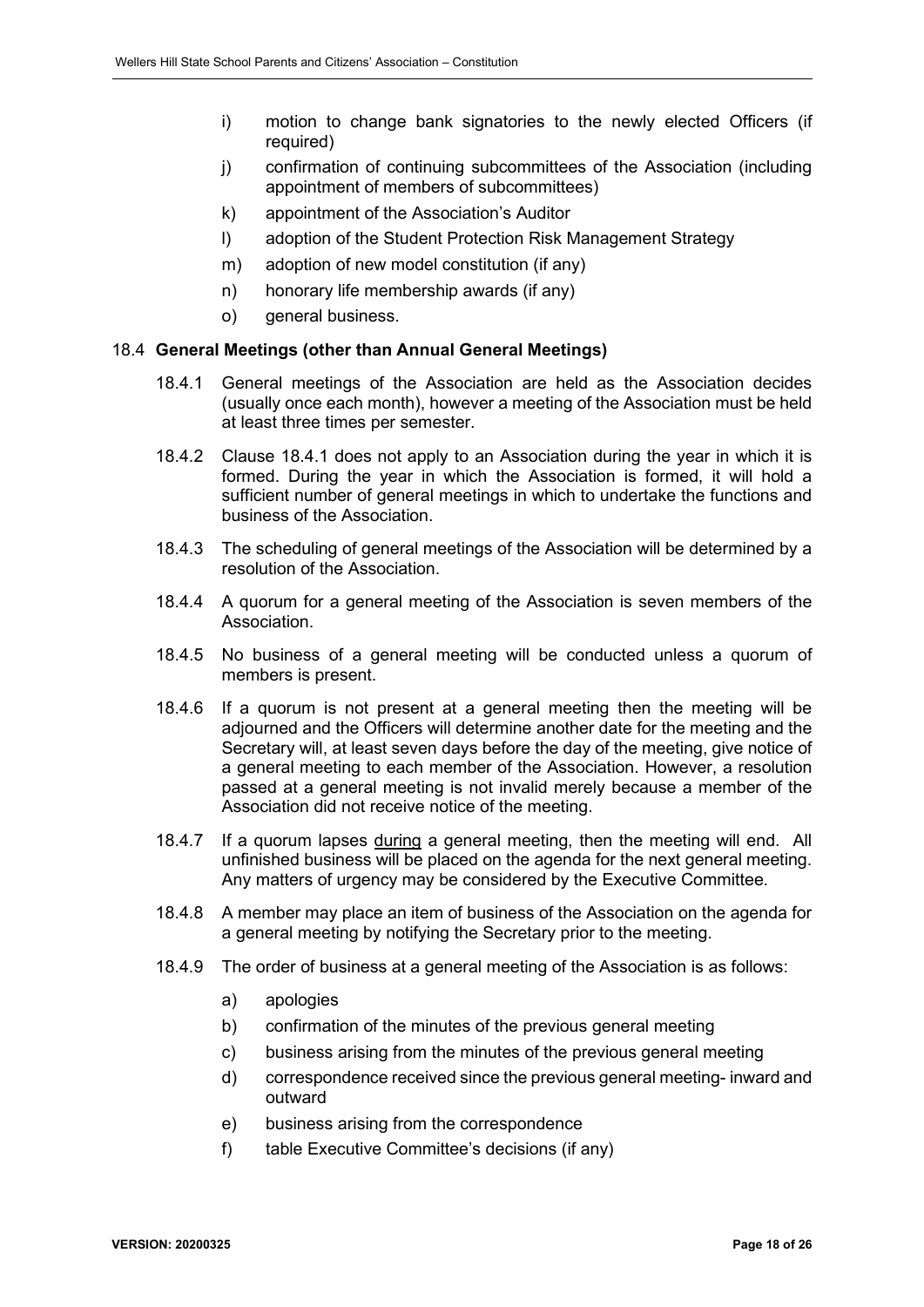- g) treasurer's report and financial statement, and any business arising from Treasurer's report and financial statement
- h) subcommittee reports and financial statements, and any business arising from subcommittee reports and financial statements
- i) other reports
- j) motions on notice
- k) general business
- l) applications for membership and recording of new members.

### <span id="page-18-1"></span>18.5 **Special Meetings**

- 18.5.1 The Secretary will, at least **7days** before the day of any special meeting, give notice of a special meeting personally or by post to each member of the Association or by notice in the School newsletter and / or local newspaper. However, a resolution passed at a special meeting is not invalid merely because a member of the Association did not receive notice of the meeting.
- 18.5.2 The purpose for which a special meeting is convened will be the only business of the meeting.
- 18.5.3 A quorum for a special meeting of the Association is seven members of the Association.
- 18.5.4 No business of a special meeting will be conducted unless a quorum of members is present.
- 18.5.5 If a quorum is not present at a special meeting, then the meeting will be cancelled and the Officers will determine another date for the meeting and the Secretary will give notice of the meeting in accordance with clause [18.5.1.](#page-18-1)
- 18.5.6 If a quorum lapses during a special meeting, the meeting will be adjourned to a later date as determined by the Officers and the Secretary will give notice of the meeting in accordance with clause [18.5.1.](#page-18-1)
- 18.5.7 A Special Meeting may only be convened for:
	- a) the tabling of actions of the Executive Committee in dealing with matters of urgency
	- b) proposed amendments to this Constitution
	- c) proposed removal of a member of the Association
	- d) proposed removal of an Officer of the Association
	- e) proposed dissolution of the Association
	- f) business determined by resolution of members of the Association at a general meeting of the Association to be dealt with at a special meeting
	- g) business determined by the Officers of the Association to be dealt with at a special meeting, or
	- h) business determined by written request to the Secretary of a majority of Association members to be dealt with at a special meeting.

### <span id="page-18-0"></span>**19 VOTING**

19.1 A question at an Association meeting is, subject to this Constitution, decided by a majority of the votes of the members present.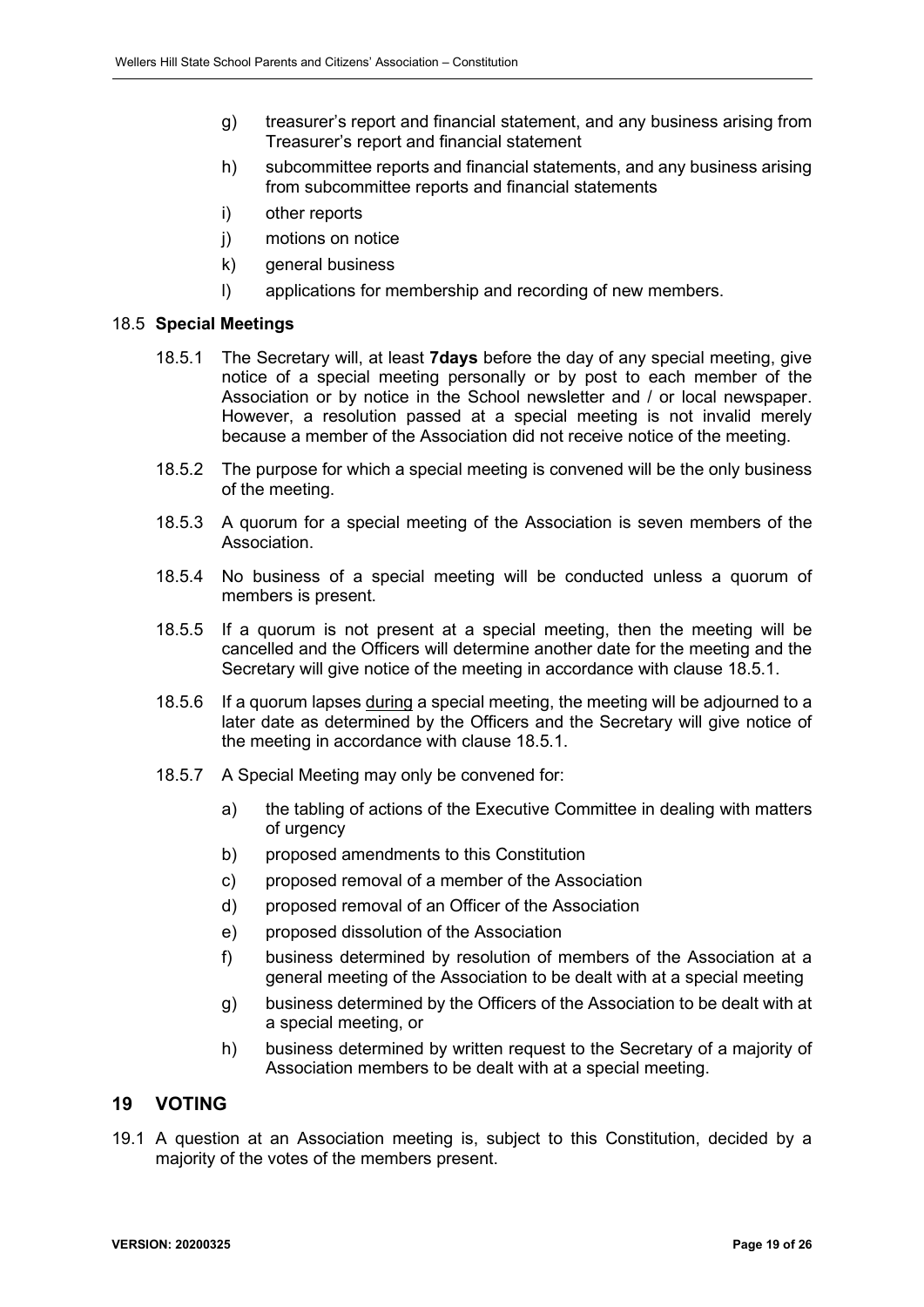- 19.2 Members who are listed as current members in the register of members are entitled to vote at any duly constituted meeting of the Association.
- 19.3 Each member present at an Association meeting has a vote on each question to be decided and if the votes on a question are equal, the person presiding at the meeting also has a casting vote.
- 19.4 Voting by proxy is **not** permitted.

# <span id="page-19-0"></span>**Part IV – Finance, Audit and Records**

### <span id="page-19-1"></span>**20 FINANCE**

#### 20.1 **Association is a Statutory Body**

The Association is a statutory body under the SBFA Act and its financial powers and responsibilities are set out in both the Act and the SBFA Act. The Association's performance of its powers and responsibilities in this Part IV of this Constitution is subject to, and must be performed in accordance, with the Act and the SBFA Act.

#### 20.2 **Financial Year**

The financial year of the Association is the period of twelve months starting on 1 January in a year and ending on 31 December in that year.

#### 20.3 **Accounting for P&C Associations**

The Association and its members are bound to comply with the latest version of the Accounting Manual for P&C Associations (the Accounting Manual).

#### 20.4 **Responsibilities**

- 20.4.1 The responsibilities of the Officers, Principal, subcommittees and members of the Association not set out in this Constitution are set out in the Accounting Manual.
- 20.4.2 The Officers are responsible for ensuring that the Association and its subcommittees follow appropriate financial management procedures and comply with the Accounting Manual.
- 20.4.3 Responsibility for the proper collection, management and disbursement of money of the Association rests with the President and Treasurer.
- 20.4.4 The Treasurer is responsible for complying with the financial accountability requirements of the Association in accordance with the Accounting Manual and must keep proper accounts in relation to the Association, including proper accounts of receipts and expenditure.

#### 20.5 **General Matters**

- 20.5.1 All moneys raised by and on behalf of the Association will be provided to the Treasurer of the Association, to be managed in the name of the Association.
- <span id="page-19-2"></span>20.5.2 Subject to clauses [20.5.3](#page-20-0) and 6, money received by the Association must be applied, at the direction of the Minister, to the following:
	- a) firstly, in paying expenses lawfully incurred by the Association
	- b) secondly, in achieving the objectives and performing the functions of the Association.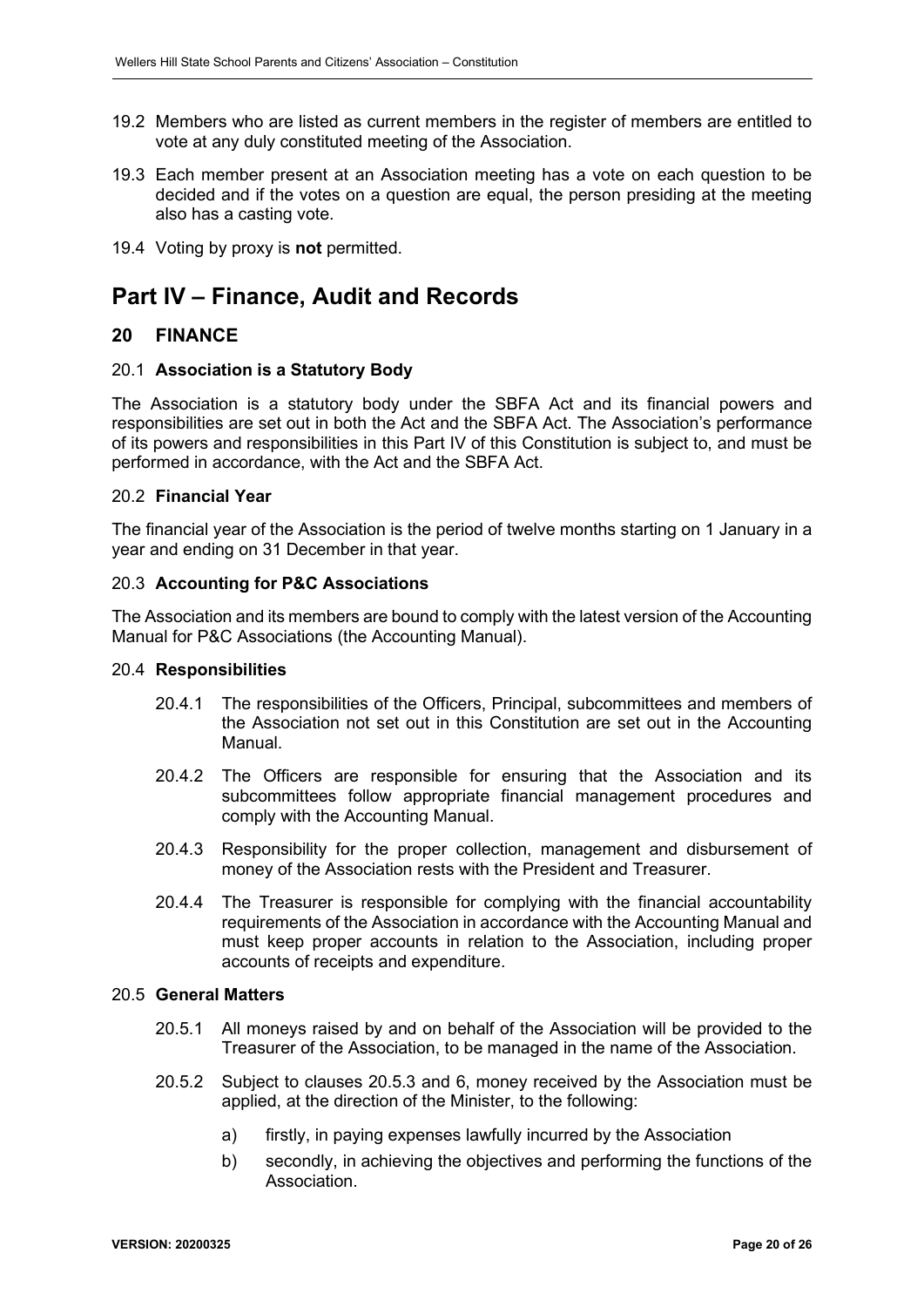- <span id="page-20-0"></span>20.5.3 The Association must deal with money it receives under a Relevant Agreement as the Minister may direct or, otherwise, as the Association believes appropriate, consistent with its objectives.
- <span id="page-20-1"></span>20.5.4 Subject to clauses [20.5.2](#page-19-2) and [20.5.3,](#page-20-0) money raised by the Association for a particular purpose must be used for that purpose.
- 20.5.5 Proper books and accounts must be kept and maintained by the Association showing correctly the financial affairs of the Association.

#### 20.6 **Banking**

- 20.6.1 The funds of the Association will be lodged in a basic institutional account with an approved financial institution or another institution determined at the annual general meeting of the Association and approved by the Minister.
- 20.6.2 The basic institutional account may be operated by any two Officers of the Association.
- 20.6.3 All moneys received by the Association, including by subcommittees of the Association, must be receipted and banked as soon as possible.
- 20.6.4 Electronic banking may be used where the financial institution's software provides necessary functionality and security.
- 20.6.5 Electronic funds transfer may be used where the functionality complies with the mandatory requirements set out in the Accounting Manual and where transactions occur via a secure website that conforms to Secure Socket Layer protocols (SSL).
- 20.6.6 The cheque account of the Association will be operated by signature of any two Officers of the Association.

#### 20.7 **Expenditure**

- 20.7.1 No expenditure, except as a matter of urgency as approved by a majority of the Executive Committee, may be incurred without the prior approval of the Association.
- 20.7.2 All accounts must be submitted for approval of payment at a general meeting or special meeting of the Association.
- 20.7.3 If the Association resolves at an annual general meeting to have a petty cash fund, the amount of the petty cash fund of the Association will be \$999.00 by means of a Load & Go Card] or an amount as determined by resolution of the Association at the annual general meeting of the Association.
- 20.7.4 The Treasurer will maintain a record of expenditure from the petty cash fund together with receipts. The Treasurer will submit a report of expenditure from the petty cash fund to the general meeting of the Association.
- 20.7.5 All payments, other than from the petty cash fund, will be made by cheque or electronic funds transfer (EFT).

#### 20.8 **Borrowing and Investing**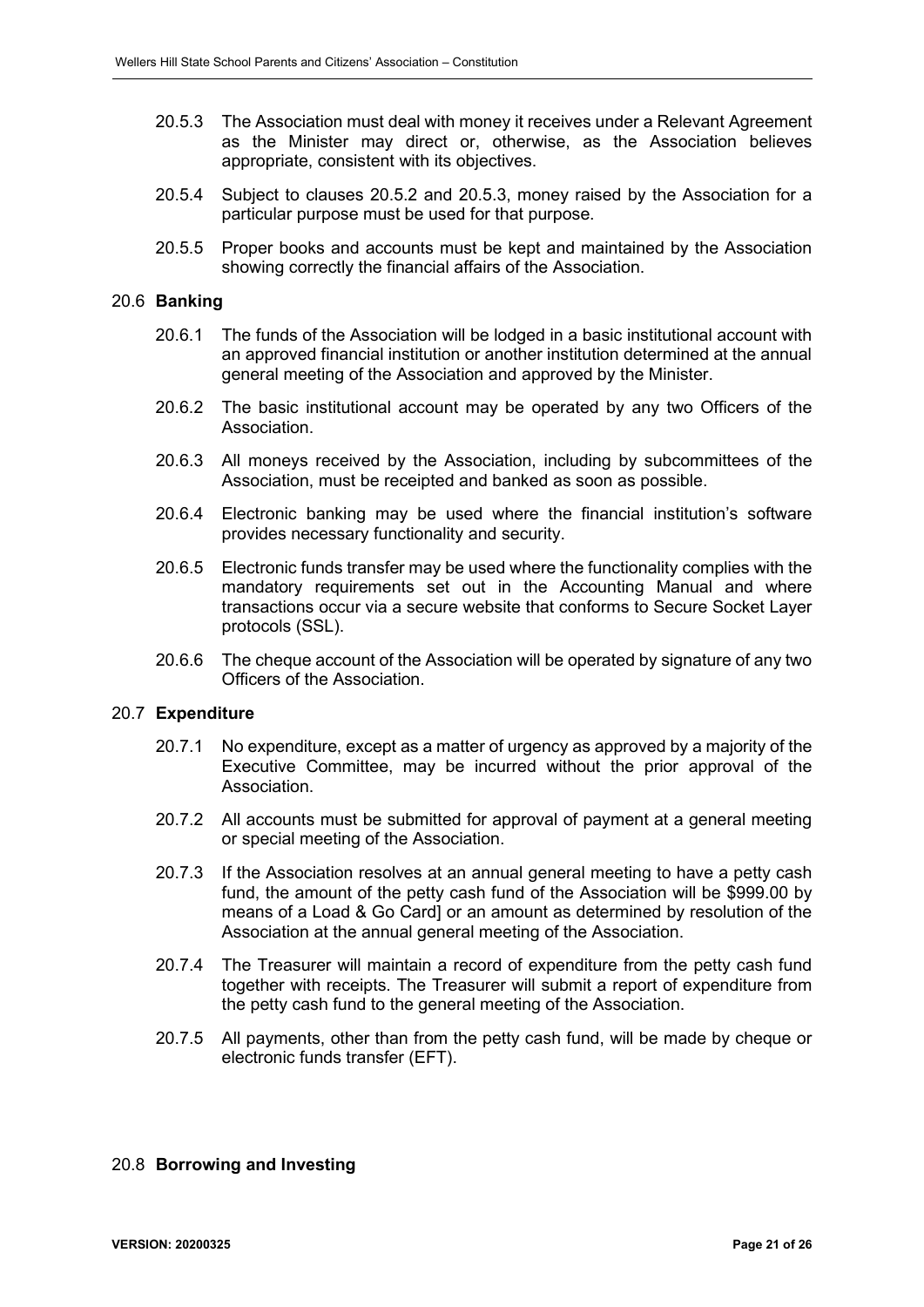When borrowing or investing, the Association must comply with, the Act, the SBFA Act, the Accounting Manual and any directions of the Minister.

#### 20.9 **Subcommittee Funds**

- 20.9.1 Any funds raised by a subcommittee are the Association's funds and under the Association's control. Such funds are also subject to the provisions of clauses [20.5.2](#page-19-2) to [20.5.4.](#page-20-1)
- 20.9.2 If a subcommittee is authorised by the Association to raise and spend funds, the Treasurer of the subcommittee must:
	- a) be provided with all amounts received by the subcommittee and manage those amounts
	- b) keep a proper record of receipts and expenditure of the subcommittee
	- c) ensure amounts received by the subcommittee are deposited promptly in an account with a financial institution in the name of the subcommittee, or in another account, as directed by the Association.
- 20.9.3 If a subcommittee has been authorised by the Association to raise or expend funds, the Association will determine the operating funds of the subcommittee.
- 20.9.4 If a subcommittee is authorised to operate a bank account in its own name, the account will be held at the same bank as the Association and will be operated by any two of the Chairperson, Secretary and Treasurer of the subcommittee.
- 20.9.5 All income of the subcommittee in excess of its approved operating funds and after paying all expenses lawfully incurred by the subcommittee, must be transferred to the primary bank account of the Association as soon as possible or as the Association decides.

#### 20.10**Mandatory Insurance Cover**

The Association must purchase and maintain the insurance cover required by the Director-General by notice published from time-to-time in the gazette.

#### <span id="page-21-0"></span>**21 AUDIT**

#### 21.1 **Association Must Be Audited**

The accounts of the Association and its subcommittees for each financial year must be audited annually, in accordance with the Accounting Manual.

#### 21.2 **Appointment of Auditor**

- 21.2.1 All of the accounts of the Association must be audited each year by a person (the "**Auditor**") who is appointed at the annual general meeting or a special meeting convened for that purpose.
- 21.2.2 A member of the Association may be the Auditor only with the approval of the Director-General.
- 21.2.3 The Auditor must, as far as is possible, be a local person aware of the activities of the Association and be:
	- a) a member of CPA Australia who is entitled to use the letters 'CPA' or 'FCPA'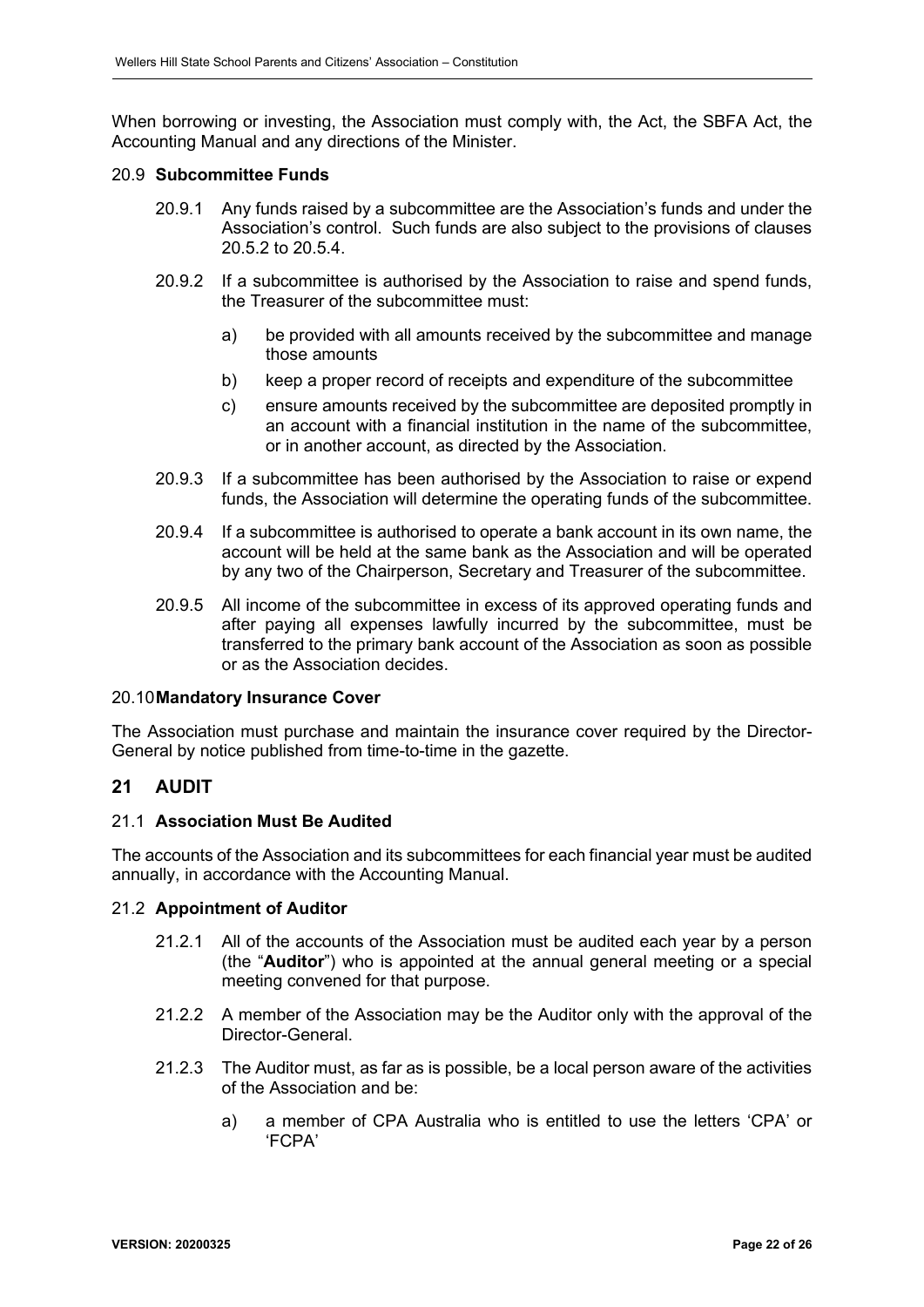- b) a member of The Institute of Chartered Accountants in Australia who is entitled to use the letters 'CA' or 'FCA'
- c) a member of the National Institute of Accountants who is entitled to use the letters 'MNIA', 'FNIA', 'PNA' or 'FPNA'
- d) an employee of a public sector entity who has the maturity, commercial skills and experience to examine the books and accounts of the Association, or
- e) an employee of an insurance company, financial institution or other financial or commercial organisation, who has the maturity, commercial skills and experience to examine the books and accounts of the Association.
- 21.2.4 Where possible, the Auditor is to be appointed in an honorary capacity. However, where this is not possible, the Auditor's fees will be negotiated and confirmed prior to appointment.

#### 21.3 **Annual Audit**

- 21.3.1 As soon as possible after the end of the financial year, but prior to the annual general meeting, the Treasurer will submit to the Association's Auditor, and the Auditor will examine, the books and accounts of the Association and its subcommittees, which include:
	- a) minutes of meetings
	- b) records of income
	- c) records of payments
	- d) cashbooks
	- e) records of assets and liabilities
	- f) such other records, as the Auditor considers appropriate.
- <span id="page-22-1"></span><span id="page-22-0"></span>21.3.2 The Auditor must verify with financial institutions with which the Association has accounts (the "**Financial Accounts**") the financial balance held or owing, so as to be able to certify whether or not, in the Auditor's opinion:
	- a) the Association's financial statements are in agreement with the Financial Accounts and in a form that complies with the Accounting Manual and the requirements of the Director-General in relation to the keeping of accounts by the Association
	- b) the requirements in subclause [21.3.2](#page-22-0)[\(a\)](#page-22-1) have been substantially complied with
	- c) the financial statements have been prepared to present a true and fair view of the Association's transactions for the relevant financial year, and the Association's financial position at the close of that year, on a basis consistent with the basis for preparing the Association's financial statements for the preceding year.
- 21.3.3 Upon completion of the audit, the audited financial statements, with all signed certificates appended, will be presented to the President and Officers and, as soon as practicable thereafter, to the annual general meeting of the Association.
- 21.3.4 The Secretary must, by 31 May of the year following the financial year, forward a copy of the Association's audited financial statements for the financial year to the Director-General.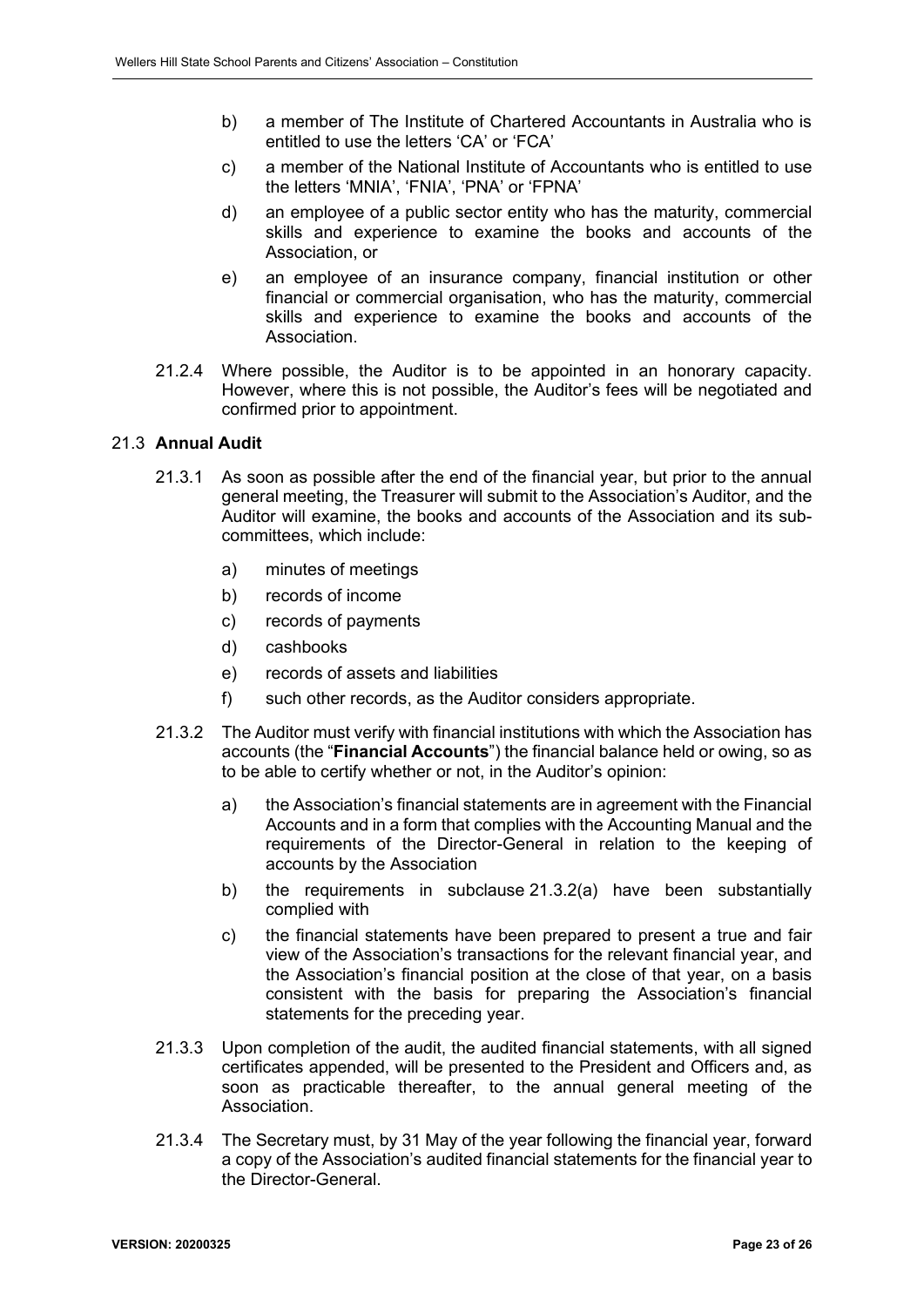## <span id="page-23-0"></span>**22 HANDING OVER OF ACCOUNTS TO SUCCESSORS**

- 22.1 The Treasurer of the Association, or of a subcommittee, must transfer to the successorin-office all records and accounts of the Association, or subcommittee, as the case may be, in their possession, custody or control as soon as practicable after that successor has been appointed.
- 22.2 If the Treasurer of the Association, or of a subcommittee, resigns or is removed during their term of office, the Association will arrange for an audit of the records and accounts of the Association or subcommittee to be carried out before handing these to the successor-in-office.

## <span id="page-23-1"></span>**23 NO DISTRIBUTION TO MEMBERS**

No portion of the Association's funds, income or assets will be distributed, paid, or transferred directly or indirectly to members of the Association.

## <span id="page-23-2"></span>**24 RECORDS**

The Association must store and manage all records and accountable forms of the Association (preferably at the School) according to the Accounting Manual.

# <span id="page-23-3"></span>**Part V – Adoption and Amendment of Constitution**

## <span id="page-23-4"></span>**25 ADOPTION OF CONSTITUTION**

25.1 This Constitution has no effect unless it is approved by the Director-General.

#### <span id="page-23-5"></span>**26 AMENDMENT OF CONSTITUTION**

- 26.1 The Association may resolve to amend this Constitution by a resolution passed by a majority of its members present at an annual general meeting or special meeting of the Association.
- 26.2 The Association must have regard to this Constitution and any subsequent model constitution for P&C Associations prepared under section 38(3) of the Regulation prior to amending this Constitution.
- 26.3 The Association must also have regard to the Act and the Regulation prior to amending this Constitution.
- 26.4 The Principal should notify their supervisor of any approved amendments.
- 26.5 Amendments to this Constitution are effective from the date of approval by the Director-General and such amendments will have no effect unless and until approved by the Director-General.

## <span id="page-23-6"></span>**Part VI – Dissolution of the Association**

### <span id="page-23-7"></span>**27 DISSOLUTION**

- 27.1 The Association is dissolved if:
	- a) the School is closed
	- b) the number of members of the Association is two or less, or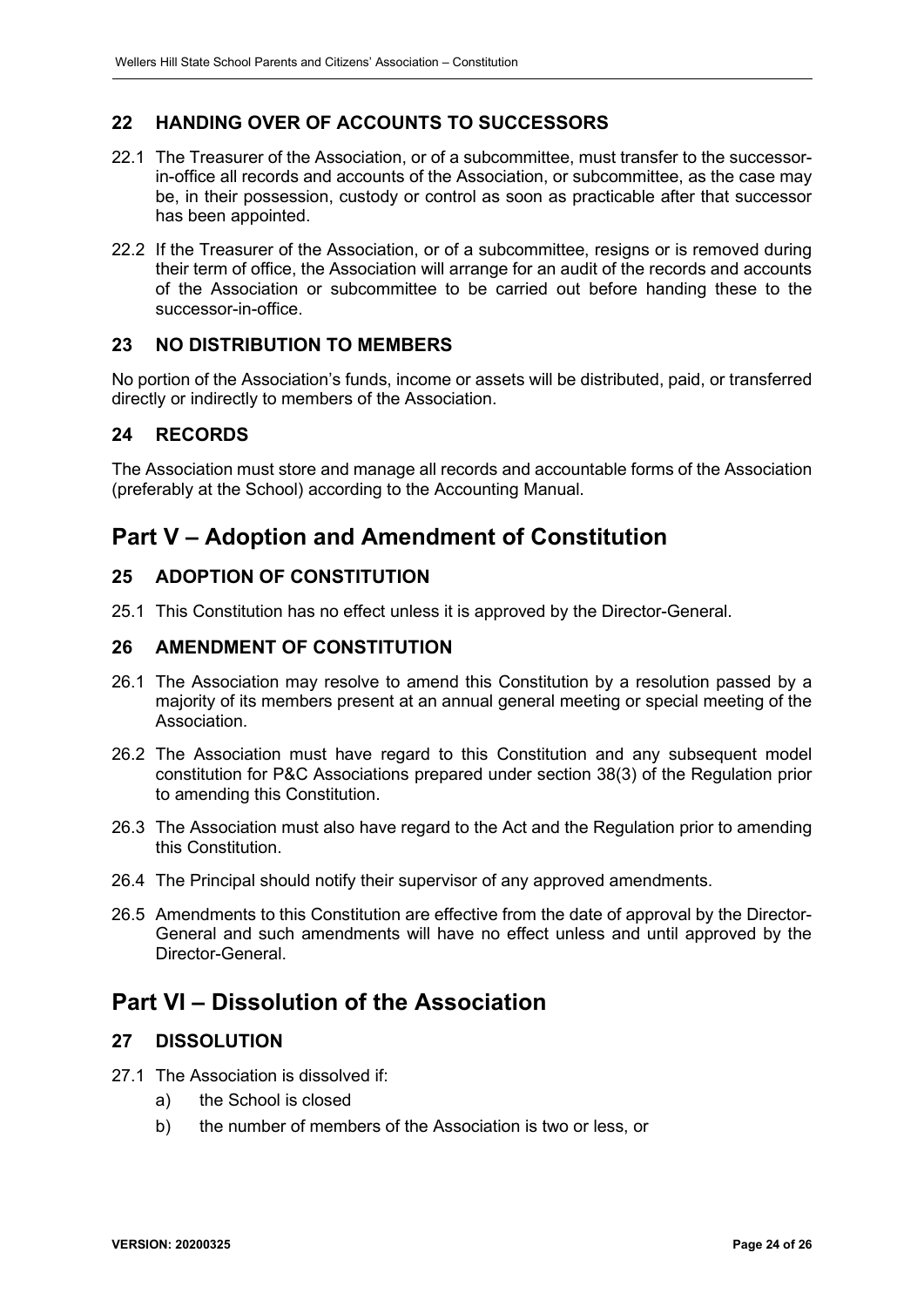- c) the question of dissolution is put and resolved in the affirmative on a three-fourths (75%) majority vote of its members present and entitled to vote at a special meeting of the Association called to consider the question.
- 27.2 On dissolution of the Association, the Principal's supervisor must, as directed by the Minister, deal with all property in the name of the Association and the Association's funds, after payment of any expenses lawfully incurred by the Association.